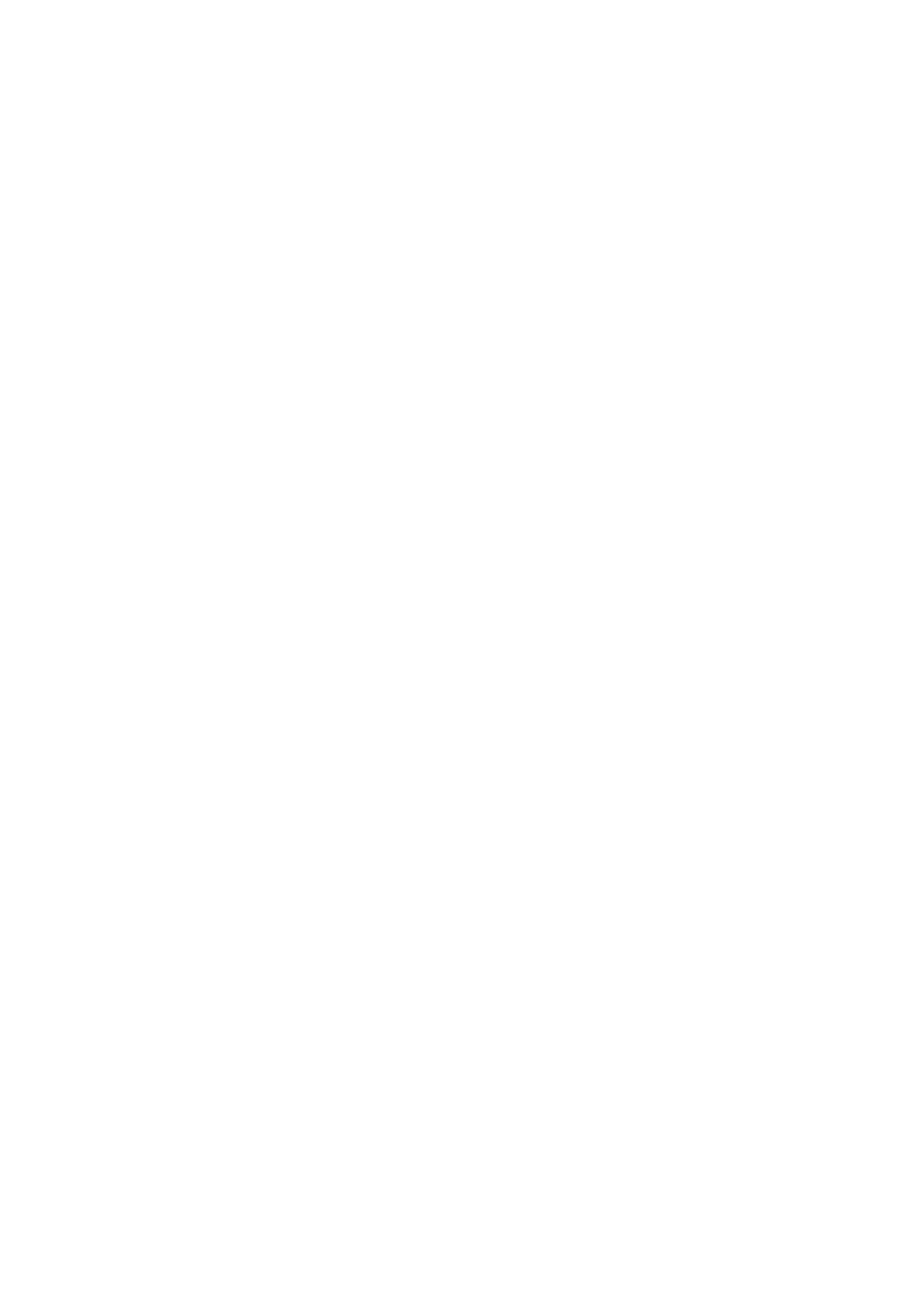# **It's Not About American Football: Tony Dungy's Journey of Self-Emancipation from Rejected Black Quarterback to Celebrated African American Coach**

**No se trata de fútbol americano: la emancipación de Tony Dungy, de marginado** *quarterback* **negro a célebre entrenador afro-americano**

#### **James R. Zimmerman**

School of Writing, Rhetoric and Technical Communication James Madison University (USA) zimmerjr@jmu.edu

Recibido: 11 de marzo de 2014 Aceptado: 17 de julio de 2014

#### **Abstract**

The ideals of individual freedom and universal equality contrast with the persistence of oppression and inequality worldwide, making every case study of practical progress toward freedom and equality valuable. The example of Coach Tony Dungy, the first African American to lead a Super Bowl championship team, is an instance of incremental self-emancipation. Dungy's competitive nature shows up in everything he writes and says, but his emphasis on commitment to selfimprovement and community-building illustrates the possibilities of individual and collective progress. Dungy's narrative, seen in the context of Jacques Ranciere's theoretical approach, is an instructive example of "intellectual equality." Ranciere insists that we are all intellectual equals, and Dungy's autobiographical writing exemplifies a pragmatic application of this attitude, which also suggests a theoretical and practical approach to the development of community through a process of dedicated self-emancipation.

**Keywords:** Tony Dungy; community; individual; intellectual equality; selfemancipation; third thing.

#### **Resumen**

Los ideales de la libertad individual e igualdad universal contrastan con la persistencia de la opresión y desigualdad mundial, y por lo tanto cada estudio hacia la libertad y la igualdad se hace valioso. El ejemplo del entrenador de fútbol americano Tony Dungy, el primer afroamericano en entrenar un equipo que ganó la Super Bowl, es un ejemplo de auto-emancipación gradual. La naturaleza competitiva de Dungy está presente en todo lo que él escribe y dice, pero el énfasis otorgada a su compromiso con la autosuperación y la creación de comunidad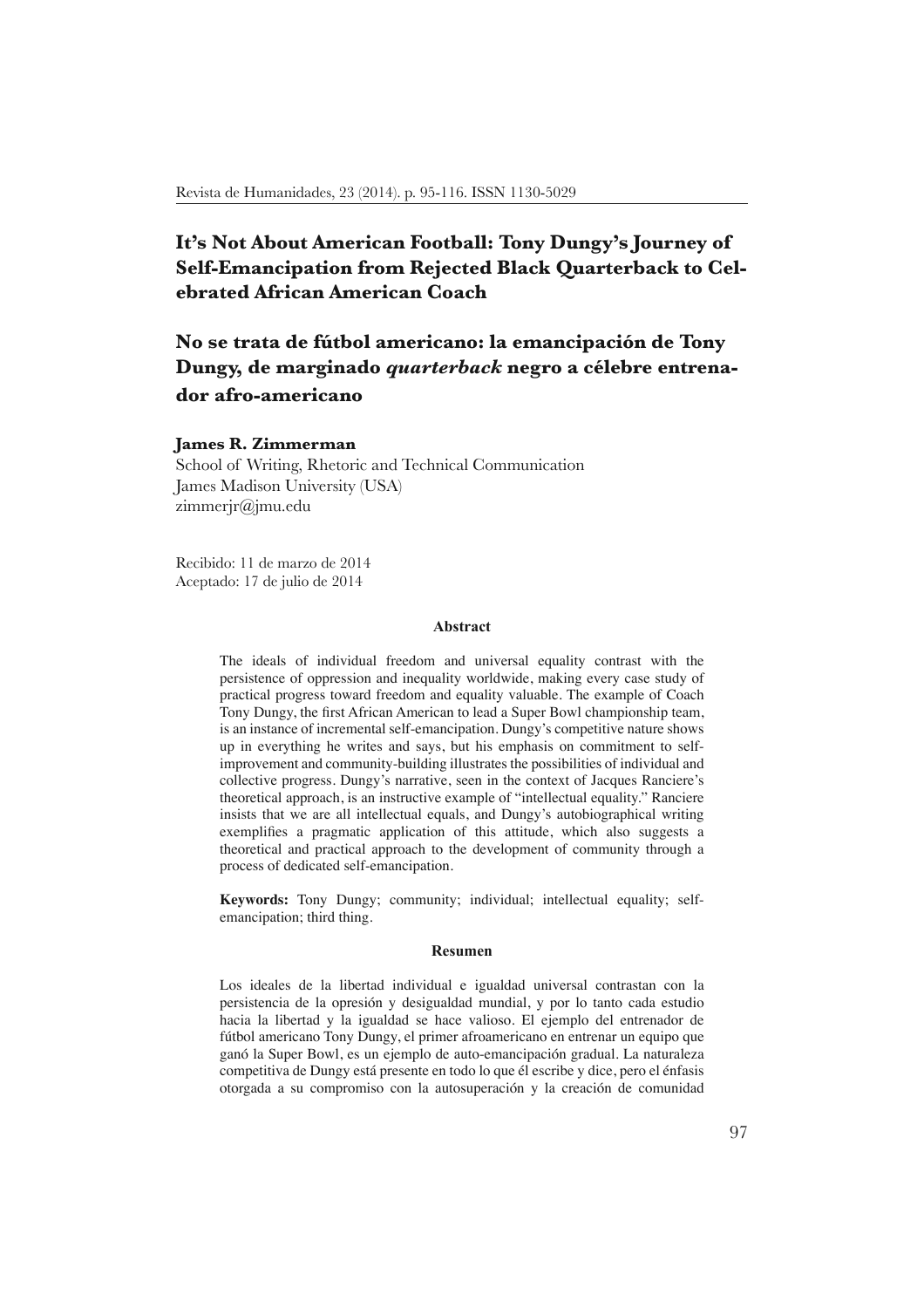ilustran las posibilidades del progreso tanto a nivel individual como colectivo. La narrativa de Dungy, vista en el contexto del enfoque teórico de Jacques Ranciere, es un ejemplo didáctico de "igualdad intelectual." Ranciere insiste en que todos poseemos igualdad de intelecto y la escritura autobiográfica de Dungy ejemplifica una aplicación pragmática de esta actitud, la cual sugiere un enfoque teórico y práctico al desarrollo de una comunidad a través de un proceso de autoemancipación dedicada.

Palabras clave: Tony Dungy; Comunidad; Individuo; Igualdad de intelecto; Autoemancipación; Tercera cosa.

**Para citar este artículo:** Zimmerman, James R. (2014). It's Not About American Football: Tony Dungy's Journey of Self-Emancipation from Rejected Black Quarterback to Celebrated African American Coach. Revista de Humanidades, n. 23, p. 95-116. ISSN 1130-5029.

**Sumario:** 1. Introduction. 2. Dungy and Religion. 3. Dungy and Race. 4. Emancipation. 5. Dungy's "Quiet Strength". 6. Conclusion. 7. Bibliography.

### 1. INTRODUCTION

A surprise bestseller by an unassuming man thrust into the American sports spotlight by his team's Super Bowl victory in 2007 is the occasion for a consideration of something "more than football." In fact, Coach Tony Dungy's memoir is explicitly about "the world we can change for the better" (Dungy, 2007: xv). With friend and Harvard Law School graduate Nathan Whittaker's help, Dungy writes early on, "The point of this book is not the Super Bowl. In fact, it's not football" (Dungy, 2007: xiv). More than anything else, this autobiographical document is about incremental selfemancipation in a country associated with both the ideal of personal freedom and with a vexed history of slavery, oppression, persecution, discrimination, prejudice, and ongoing bias. At this writing, 150 years after Lincoln's Emancipation Proclamation, the United States continues to confront racial and egalitarian challenges, as evidenced by legal processes from the criminal courts to The Supreme Court, and in popular culture from issues involving name-calling celebrities and athletes to subjects in cinema.

Dungy's memoir helped to reinvigorate the constructive discussion of race and power in professional sport in the United States, and did it by presenting a positive story of an exemplary person and citizen. Using his religious faith as a buffer, Dungy indirectly addresses issues of civil rights and social justice through the medium of American professional football, with dozens of examples from his own life to show the details of sometimes very subtle discrimination. When the Indianapolis Colts won the 2007 Super Bowl, it was not just about football, and it was not even just about the first African American coach to lead a team to a Super Bowl victory: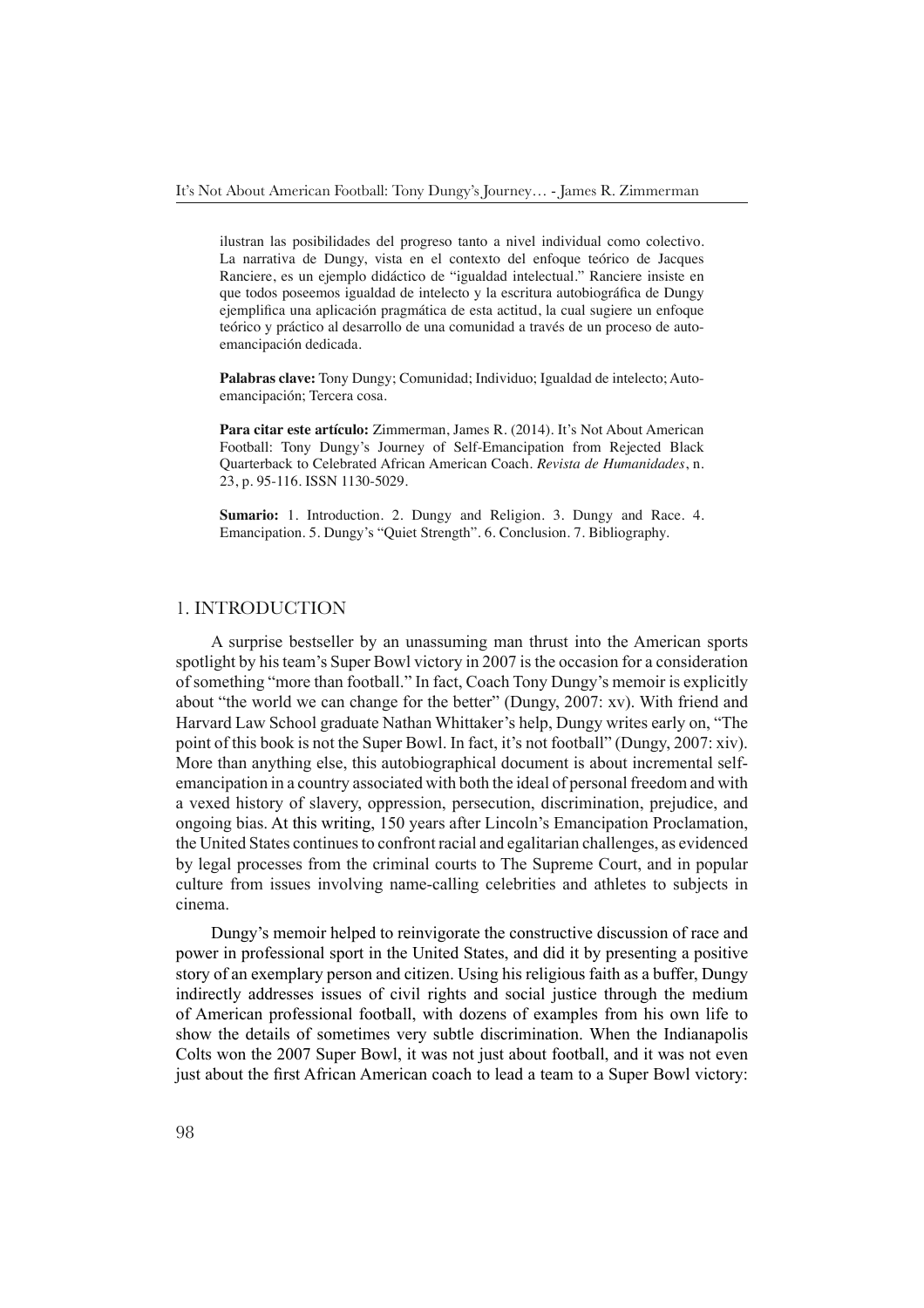according to Coach Dungy, it was about religion, family, character, community, and purpose in life. It was also about what Dungy said he could do to "level the playing field for everyone." And, according to a view of the lingering history of the struggle for civil rights, it was about Selma, the origin of two signature marches in 1965. As a Spelman College professor of Dungy's daughter said, referring to Dungy's triumphant appearance on the Super Bowl podium, "This is why we marched...to see your dad standing up there" (Dungy, 2007: 292).

Jacques Ranciere's celebration of fellow Frenchman Joseph Jacotot (1770- 1840) has much to say about Dungy's approach to life. In *The Ignorant Schoolmaster: Five Lessons in Intellectual Emancipation*, Ranciere writes, "What interests us is the exploration of the powers of any man when he judges himself equal to everyone else and judges everyone else equal to him" (Ranciere, 1991: 56). Dungy, the conservative African American sporting figure whose achievements made him an unlikely celebrity, and Ranciere, the radical French philosopher, differ on many things, but they agree that the world can be changed for the better. For the paperback edition of his bestselling "life," *Quiet Strength*, Dungy added a new chapter, which culminates with this declaration:

Whether you are a friend to a bullied boy in middle school, a ray of light in your neighborhood book club, a supportive coach for a high school team, an available shoulder to someone at a time of loss, or a hand held out to a child looking for a little hope, we can all change the course of our nation and world, one life at a time, for the rest of our lives. (Dungy, 2007: 317).

This down-to-earth, straightforward bit of inspirational rhetoric is almost matched in content (if not style) by Ranciere, when he concludes his essay, "The Emancipated Spectator" (in the book of the same name) with this claim:

To dismiss the fantasies of the word made flesh and the spectator rendered active, to know that words are merely words and spectacles merely spectacles, can help us arrive at a better understanding of how words and images, stories and performances, can change something of the world we live in. (Ranciere, 2011: 23)

Despite questions about the meaning of sport (whether it is a trivial entertainment or a substantial, character- and community-building enterprise), Ranciere's statement suggests that autobiographical narratives like Dungy's are worth regarding with qualified hope. In this, the French philosopher is anticipating the moral and civic substance of the coach. In fact, Ranciere's work suggests that storytelling itself (or "recounting") is a practice that "verifies" equality (Ranciere, 1991: xxii). Both writers indicate that it is with the individual person that "change" begins, and it is through the concerted efforts of individual persons working together that communities and societies grow healthier. These are not original thoughts, but the ways that these two writers construct their arguments are worth exploring, and they are particularly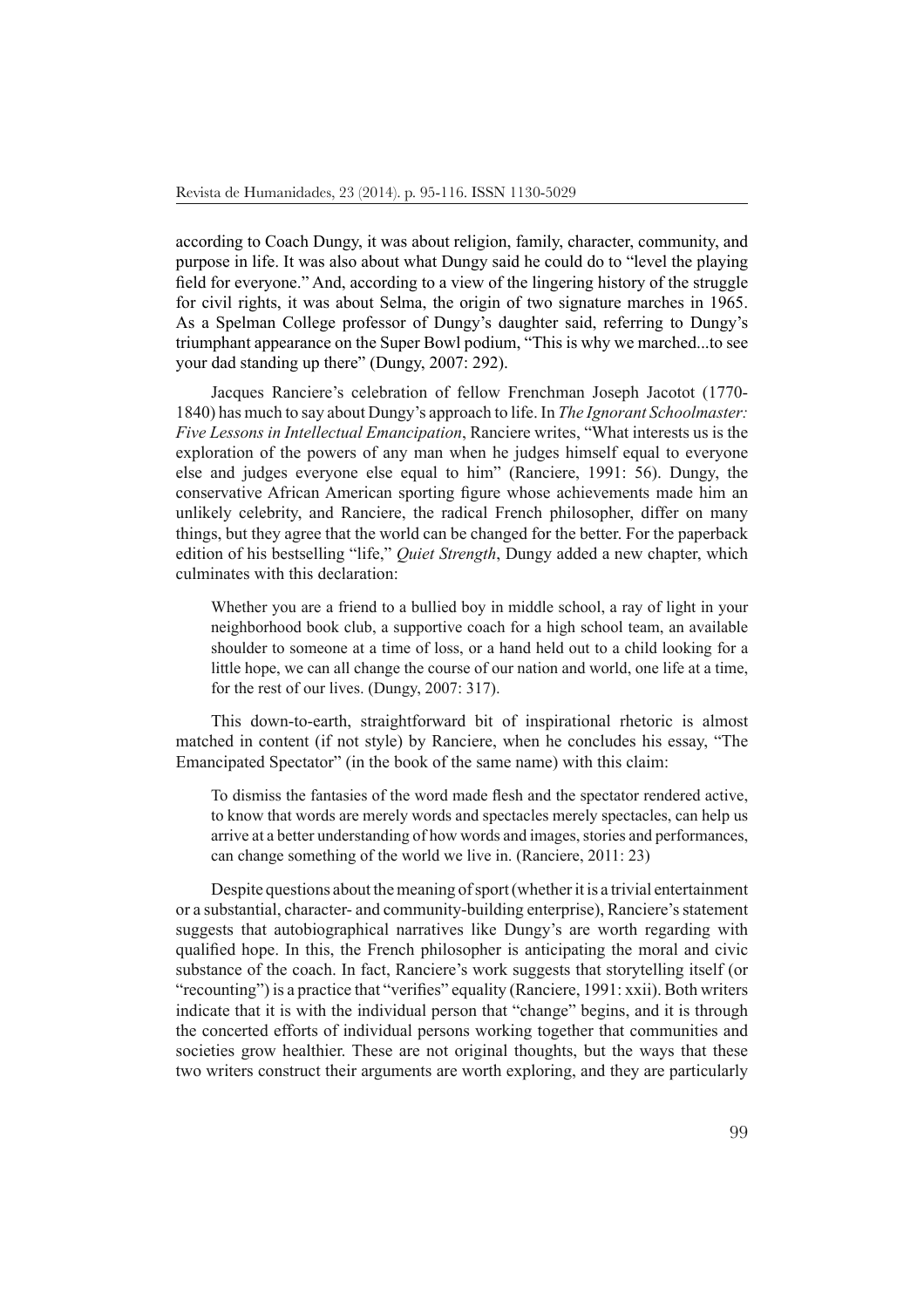interesting in light of Dungy's racial status in the United States and Ranciere's theory of universal intellectual equality and individual agency as propounded in his earlier work, *The Ignorant Schoolmaster*, based on Jacotot's educational theory. Ranciere's approach indirectly exposes the hypocrisy regarding what most people claim to believe in: the ideal of equality. When we interrogate our attitudes and behaviors, we discover the actuality, which is that we habitually judge the intellectual capacities of people with whom we interact, rarely presuming an equality of intelligence.

We can profitably investigate the nature of Dungy's autobiographical project of personal transparency by applying Ranciere's concepts of "the ignorant schoolmaster," "the emancipated spectator," and theater-as-spectacle (translating this to large sporting events). In the process of writing his memoir, Dungy becomes a spectator of his own spectacular professional career, a retrospective witness to his life-long personal quest for equality through American football. In the end, absent an ambition to do it, Dungy effectively opens the way for African American breakthroughs of many kinds, even perhaps contributing ever so slightly to the national mood that would result in the 2008 election of President Barack Obama. Ranciere, following Jacotot, insists that equality is "not an end to attain, but a point of departure, a *supposition* to maintain in every circumstance" (Ranciere, 1991: 138). This attitude explains the success of public figures like Dungy and Obama in the face of vestigial racism and lingering institutional biases.

## 2. DUNGY AND RELIGION

In the particular case of the interesting literary document that is the Dungy memoir, religious faith (apparently of a Protestant Christian variety) is foregrounded and emphasized throughout, beginning with a celebrity endorsement in the form of a preface by actor Denzel Washington and his wife. Of course, in analyses of this kind, the invocation of a particular religious faith, with all of the possible idiosyncratic aspects involved, can be a source of confusion. There are many kinds of faith, from the extremely formal, organizational types to the intensely personal ones. For my purpose, let us admit that even self-professed intellectual atheists will acknowledge that pledging oneself to the public profile of "intellectual" is itself an act of faith, positing something to believe in when everything else appears doubtful.

Dungy, by most standards, is not an intellectual. He is an athlete (in the American vernacular, a "jock") and a true believer when it comes to religion and what citizens of the U.S. often refer to as "America," with all of the idealist and exceptionalist associations that this implies. But he was also brought up as a true believer in "education," in learning and growing, self-improvement, and the educational side of Christian devotional practice. Even when his son committed suicide, he asked himself, "What can I learn from this?" (Dungy, 2007: 261). In fact, if one approaches faith skeptically, one sees the relation to superstition and the down- or dark side of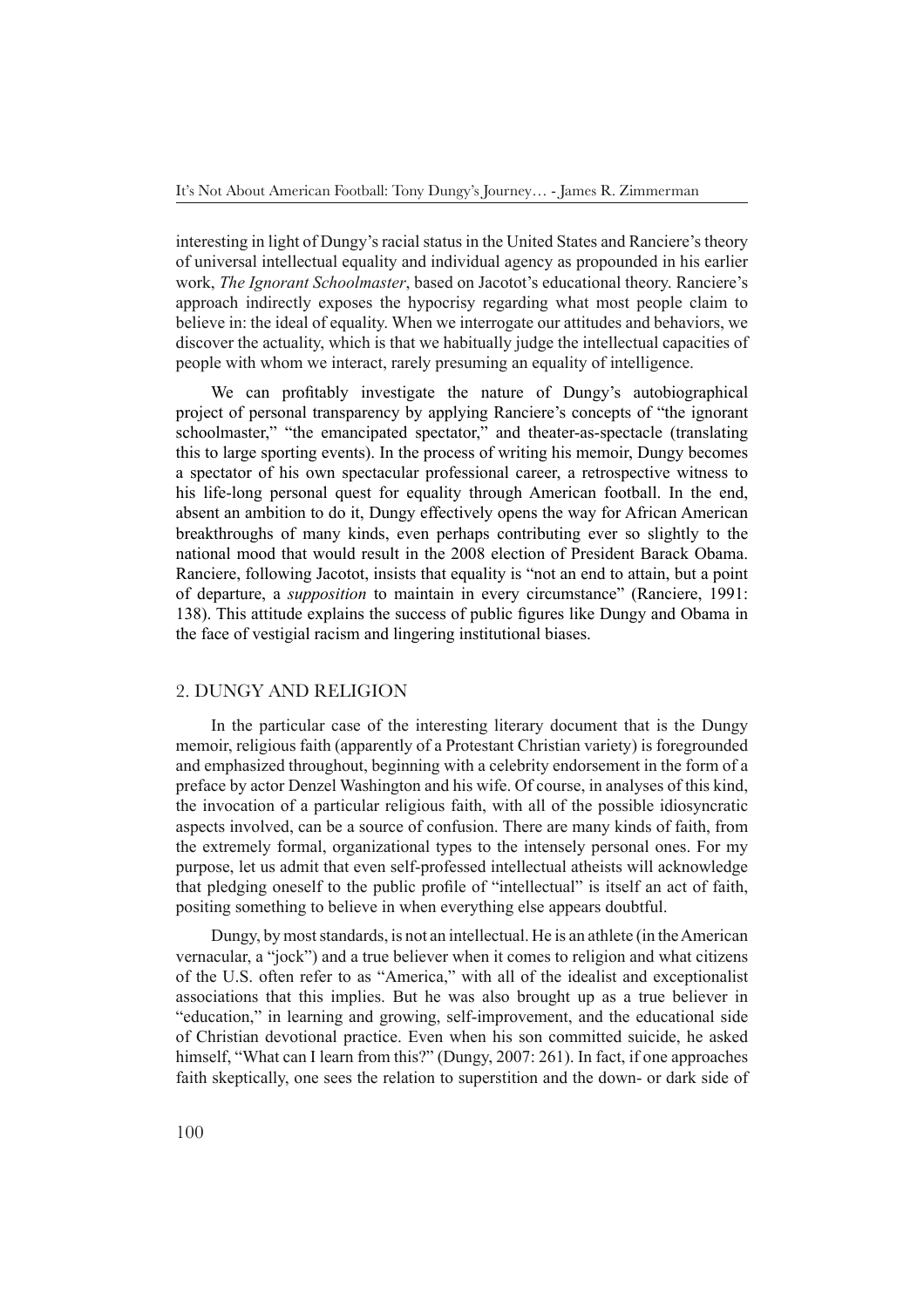religion, where the bliss of serene confidence seems to be based on the ignorance of actuality. For example, another category vital to Dungy is faith in the utility of sport—that it teaches valuable lessons to young people. In a fundamental way, every individual's idiosyncratic belief system is unique because no one can precisely articulate and scientifically verify the exact origin and sequence of their belief system. Therefore, there is no guarantee that what any individual thinks, hopes, and believes is identical to what anyone else privately believes. Dungy's personal tendencies are exemplified in his characteristic use of scripture, for example in his emphasis on the "The Book of Nehemiah" as a kind of manual containing "leadership lessons" (Dungy, 2007: 86). Dungy also presents an almost cartoonish application of the story of David and Goliath, where the violence of the "the sword" is highlighted as a method of encouraging his team to make sure that they "finished the job" with the adversary that had been their nemesis (Dungy, 2007: 282).

Although the following discussion might be seen to underplay the religious content of Dungy's memoir, let us acknowledge that religious faith accompanied by daily devotion and practice helps narrow and control many of the anxiety-inducing choices that fuller and fuller freedom entails, including transitions from childhood to adulthood, minority to authority, powerlessness to power, anonymity to fame, and poverty to wealth. As constraints diminish for any individual—owing to good fortune, hard work, or generous help—other challenges appear and can become constraints themselves. Dungy refers to "adversity" that comes "both from the outside and from within" (Dungy, 2007: 87). The analysis that follows, then, largely ignores religion, while acknowledging Dungy's repeated emphasis on "God" and (mostly in vain) listening for God's voice. In Dungy's case, it is clear that, in addition to his "cando" attitude and his workaholic tendencies, his religious faith allows him to select out many of his worries and assign them to the control of God, thereby reducing his day-to-day anxieties about life-and-death issues and permitting him to focus on his team—and winning. After all, the sub-title of his memoir puts the accent on the notion of "winning": "The Principles, Practices, and Priorities of a Winning Life." Presumably, in the self-help sense, readers learn how to avoid being "losers." In the chapter entitled "Putting God First," Dungy alludes to the ultimate loss, quoting from "The Gospel According to Mathew," 16:26, "And what do you benefit if you *gain the whole world but lose your own soul?"* (Dungy, 2007: 51—Dungy's italics).

### 3. DUNGY AND RACE

In addition to a de-emphasis on Dungy's religion, this discussion might also be accused of downplaying racial issues in American society. After all, the argument might go, Dungy was a comparatively privileged African American whose athletic ability was given preference by the white establishment, just as entertainers are often accorded special status. I acknowledge the legitimacy of the argument but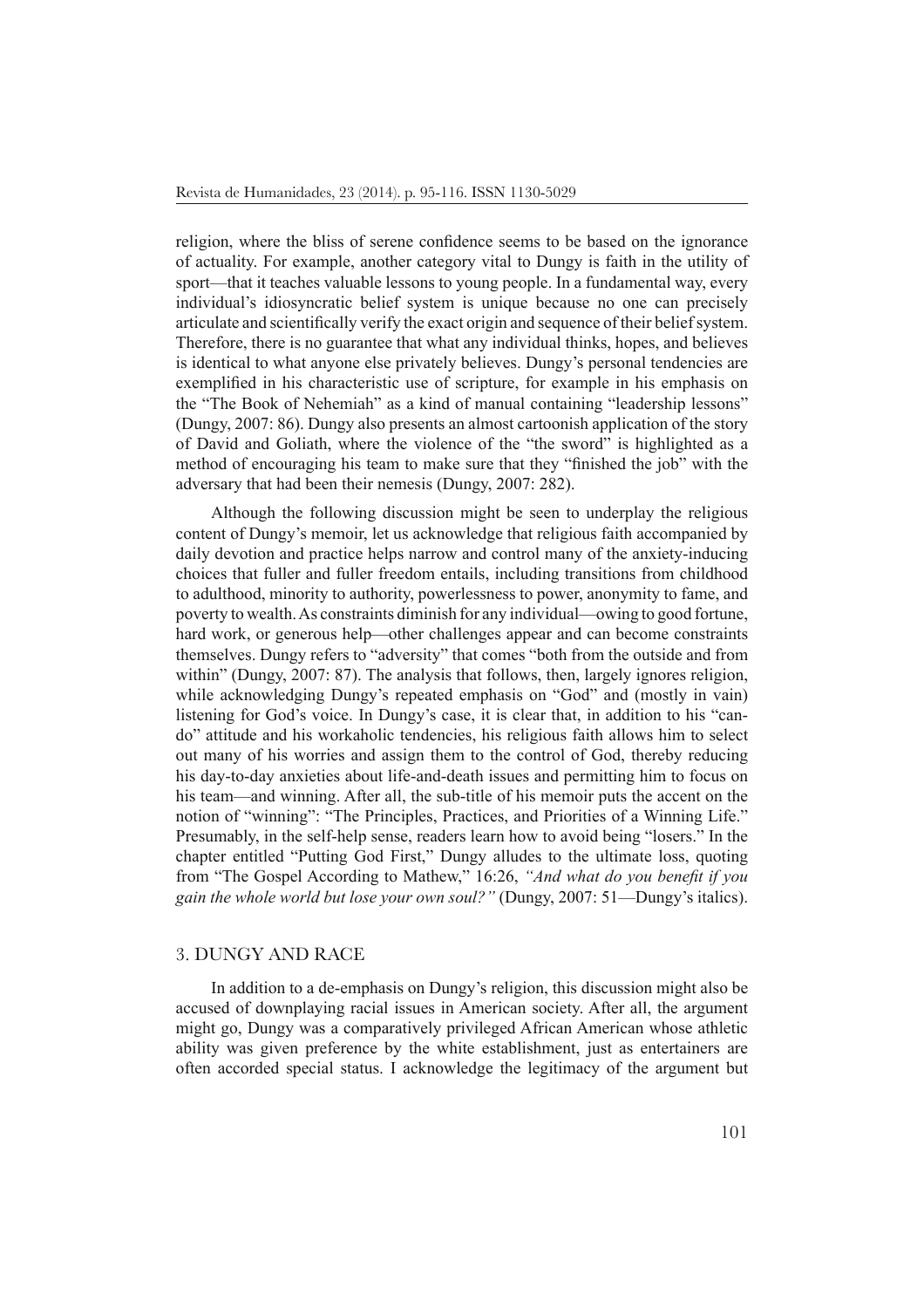nevertheless choose, for the purpose of a general approach to what I am calling "incremental emancipation," to bypass large-scale political issues pertaining to race in favor of a case-by-case approach. Still, racial issues will be an important factor in the discussion, as will the nature of sport and of contemporary masculinity, especially fatherhood. Nevertheless, the primary emphasis is on the self-emancipation of each unique, individual human being, no matter their race or gender, including interpersonal relationships and a relationship to the establishment or the power structure. Although race continues to rise to the top of American political discourse because of a variety of incidents, legal cases, and political issues, this discussion has implications that transcend race. As with individual members of racial minorities, there are obvious parallels among females and homosexuals in their respective quests for complete control of their personal and professional lives. The oscillation between individual emancipation and group emancipation will continue to condition this discussion. Kristin Ross, in her Introduction to *The Ignorant Schoolmaster*, calls Ranciere's project "an essay, or perhaps a fable or parable, that enacts an extraordinary philosophical meditation on equality" (Ranciere, 1991; ix). Then, in a footnote that represents the special case of Dungy's self-emancipation, she adds, "In the United States today [1991]...arguments about equality invariably turn on the subject of race—not surprisingly in the only major industrial nation built on a legacy of domestic slavery" (Ranciere, 1991: ix).

Through books and public appearances, Dungy is well-known for his commitment to his own life's purpose and for promoting the development of a life purpose in his players, colleagues, and the readers of his books. His life experience as a son, brother, husband, father, athlete, manager of athletes, community leader, African American role model, and spokesperson for various causes and groups is recounted in his memoir in a way that allows us to see the stages of his selfemancipation. Specifically, Dungy's personal and professional experiences—like any well-documented life experience—allow us to explore the challenges confronted by the individual human being in negotiating the biases inherent in their situation. Dungy's adult life has been spent in the institution of American professional football, as embodied in The National Football League (NFL) and its member organizations, which are dominated by white male owners, general managers, and coaches—a power structure that replicates that of American society.

#### 4. EMANCIPATION

"Emancipation" as a word in English can be traced back to the notion of purchasing or transferring property. For my purposes, I will not distinguish between emancipation and other stages of personal independence, growth, and development. I want to investigate a spectrum of emancipation that, to oversimplify, can be seen to vary from a zero base of abject, hopeless, lifelong slavery to the universal, if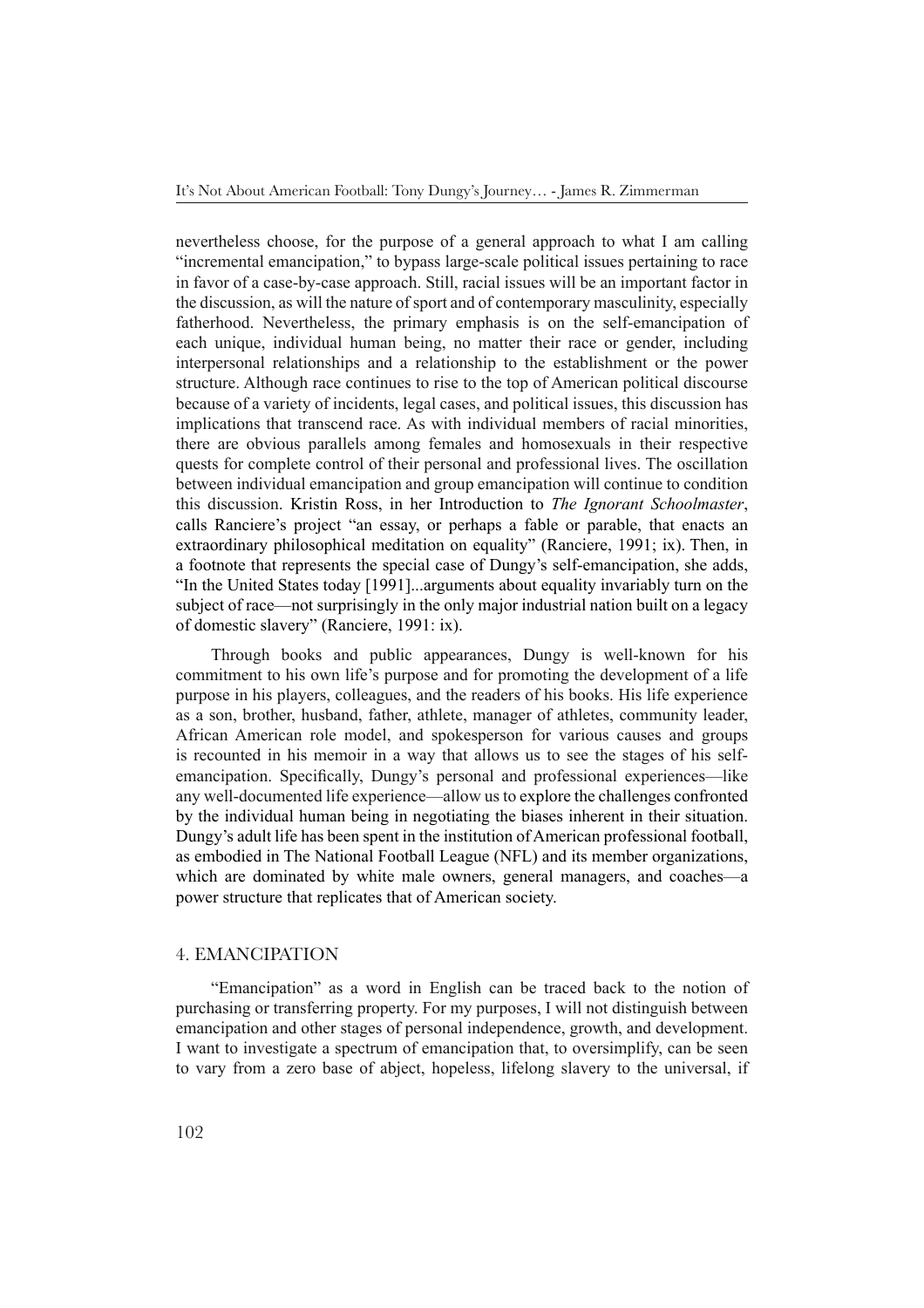vague, ideal of complete independence and self-directed thought and action, a concept that has acquired many names, including "self-actualization," "selfcontrol," and "agency." Much if not most of the idealistic thought and purposeful action of leading thinkers and politicians in the past few centuries has been aimed at creating conditions conducive to the individual citizen's optimal freedom within the framework of a stable community. In addition to locating examples of this set of priorities in philosophy, psychology, political science, religion, and literature, we can find innumerable examples in the life stories of individuals, as documented by themselves and others. Autobiographical writing offers a special set of documents of this kind. For my purposes, with Dungy's memoir, I am particularly focused on selfconscious stories and statements that relate to the ways in which sport is supposed to contribute to personal growth, relationships, and community. *Quiet Strength* offers abundant anecdotes that purport to illustrate personal development that fosters selfemancipation: the perennial struggle for liberation aimed at maximizing individual freedom.

Suffering is a characteristic of the human condition, but, no matter how bad things are for one individual, that person is usually aware of the existence of many other people who are enduring greater suffering. Aware of the hundreds of millions of human beings living in appalling conditions, we all feel the simple, poignant sense of unfairness that Joyce's Leopold Bloom expresses at the sight of the "blind stripling": "Where is the justice being born that way?" (Joyce, 1986: 149). If we look at healthy middle class citizens of functioning societies, such a question may at first appear irrelevant, but the challenge of self-emancipation is still at issue because full freedom is not given with general health and welfare; it must be earned every day. Psychologically and emotionally, an individual can be bound to tyrannies of anxiety, addiction, or sorrow. It goes without saying that even very wealthy people and very famous ones suffer. To liberate ourselves from what are often referred to as our "demons" is the work of many years, and the dedicated work of each day. There is no underestimating the uncertainties and anxieties of unlimited freedom in the face of "normal" challenges, even for human beings who seem particularly fortunate.

Of course, slavery has existed in many places and times, and it persists in various forms today. For our purposes, let us define it as the arrangement that allows one human being to be used by another human being as an object, tool, or machine, without consent. If a person is not a slave—as most of us are not—that person can still be the victim of circumstances that cause suffering and diminish liberty. We speak of victims of natural disasters, persecution, exploitation, discrimination, bias, and prejudice. We might guess that every identifiable racial and ethnic sub-group has experienced some degree of oppression at one time in their history. At this writing, the number of such ill-treated groups remains high, and their localities many. In most functioning democracies, outright persecution and permanent oppression is not as obvious as the lesser evils of discrimination and prejudice. Subtle and not-so-subtle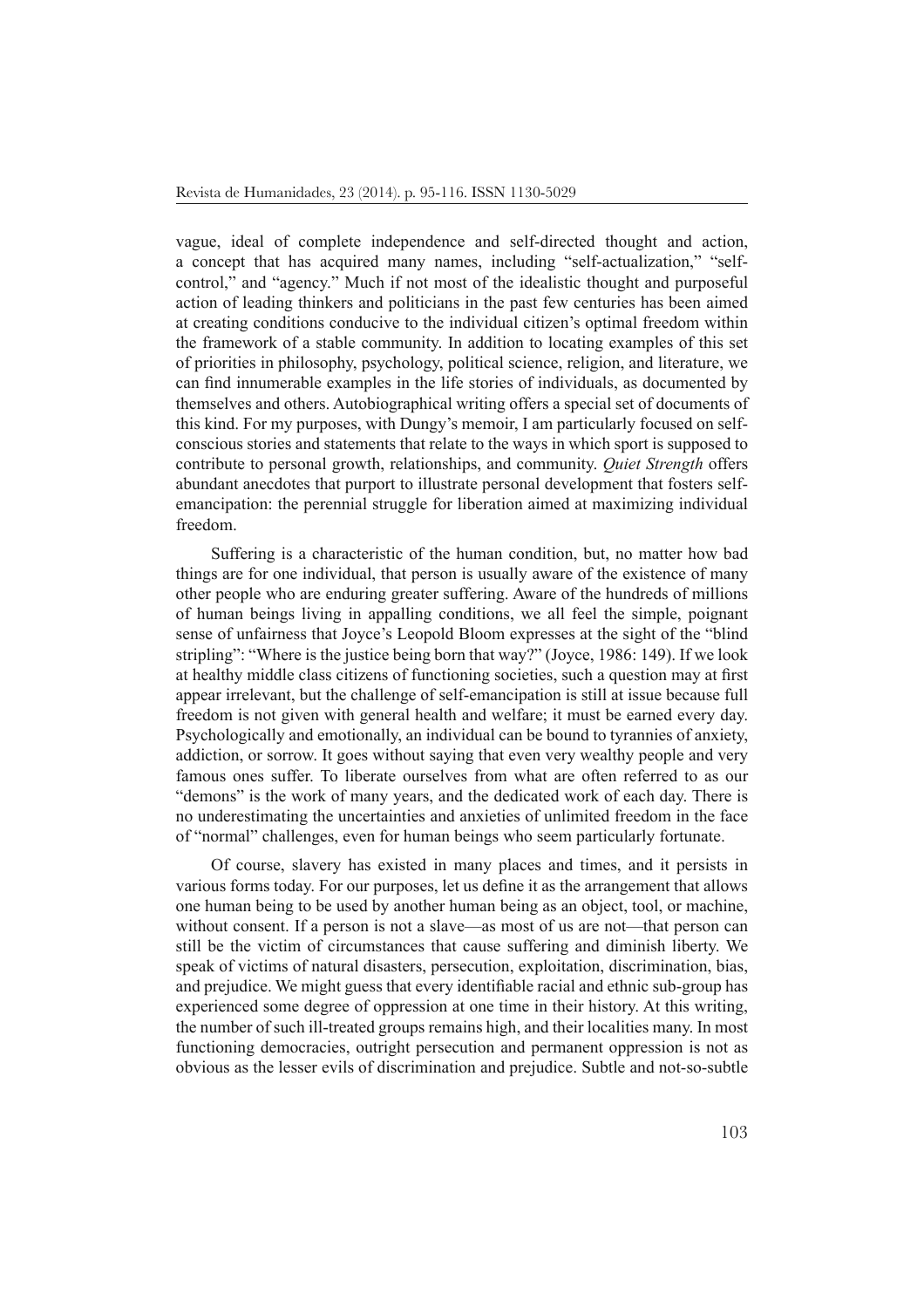biases live on, certainly, especially in local cases and individual cases. Nothing I say here is intended to apply to everyone, everywhere; rather, I am interested in representative, individual human beings struggling to free themselves from their own special constraints. Tony Dungy is the particular case.

Given the association of emancipation with transferring and purchasing, my view is that we must all purchase our own freedoms in some way every day, and we must be vigilant to avoid selling ourselves (and sacrificing our freedoms) in any way that we are not aware of, as well as in the more obvious ways. Emancipation is often associated with something someone with power executes in order to free someone without power, or, as in the case of the British Catholic Emancipation Act of 1829, to permit citizens to do things that they had previously been prohibited from doing. The American case of President Abraham Lincoln's political move to issue The Emancipation Proclamation (1 January 1863) is such an example. However, people can have a hand in emancipating themselves, for example minors who wish to do business on their own and achieve their independence from parents and guardians by filing petitions with the appropriate jurisdiction. More generally, we have come to accept a kind of cognitive responsibility of the sort articulated by Eleanor Roosevelt in her well-known, bumper-sticker-worthy phrase, "No one can make you feel inferior without your consent."

Inferiority, then, is another way of approaching the subject, and perceived intellectual inferiority is the root of much inequality and even oppression. Ranciere, echoing Jacotot, argues that intellectual inequality stems from "stultification": "There is stultification whenever one intelligence is subordinated to another" (Ranciere, 1991: 13). Opposed to stultification is emancipation, which relies on the encouraging assistance of another person without the oppression and inequality of condescension associated with what Ranciere-Jacotot find odious in "explication," or the pedant's tendency to condescend to the student. Ranciere defines emancipation this way: "We will call the known and maintained difference of the two relations—the act of an intelligence obeying only itself while the will obeys another will—*emancipation*" (Ranciere, 1991: 13). This is the path of Dungy's career, learning as a player from coaches and as an assistant coach from head coaches, but refusing to subordinate his own intelligence to another's, and without indulging in elaborate explication (nor tolerating it from others). Dungy's father's claim—"We taught ourselves how to fly"—suggested that men considered inferior or "ignorant" could help one another achieve equality in the air (Dungy, 2007: 16). No explication was involved—only the claim that there was an inherent ability to learn, a capacity equal to that of anyone else. By working together, "The Tuskegee Airmen"—the common name for the project that provided airplanes for the African Americans—asserted their equality, intellectual and otherwise (Dungy, 2007: 15).

In a section entitled "The Community of Equals," we see the full extent of Ranciere's poetic notion that individuals unite to create community: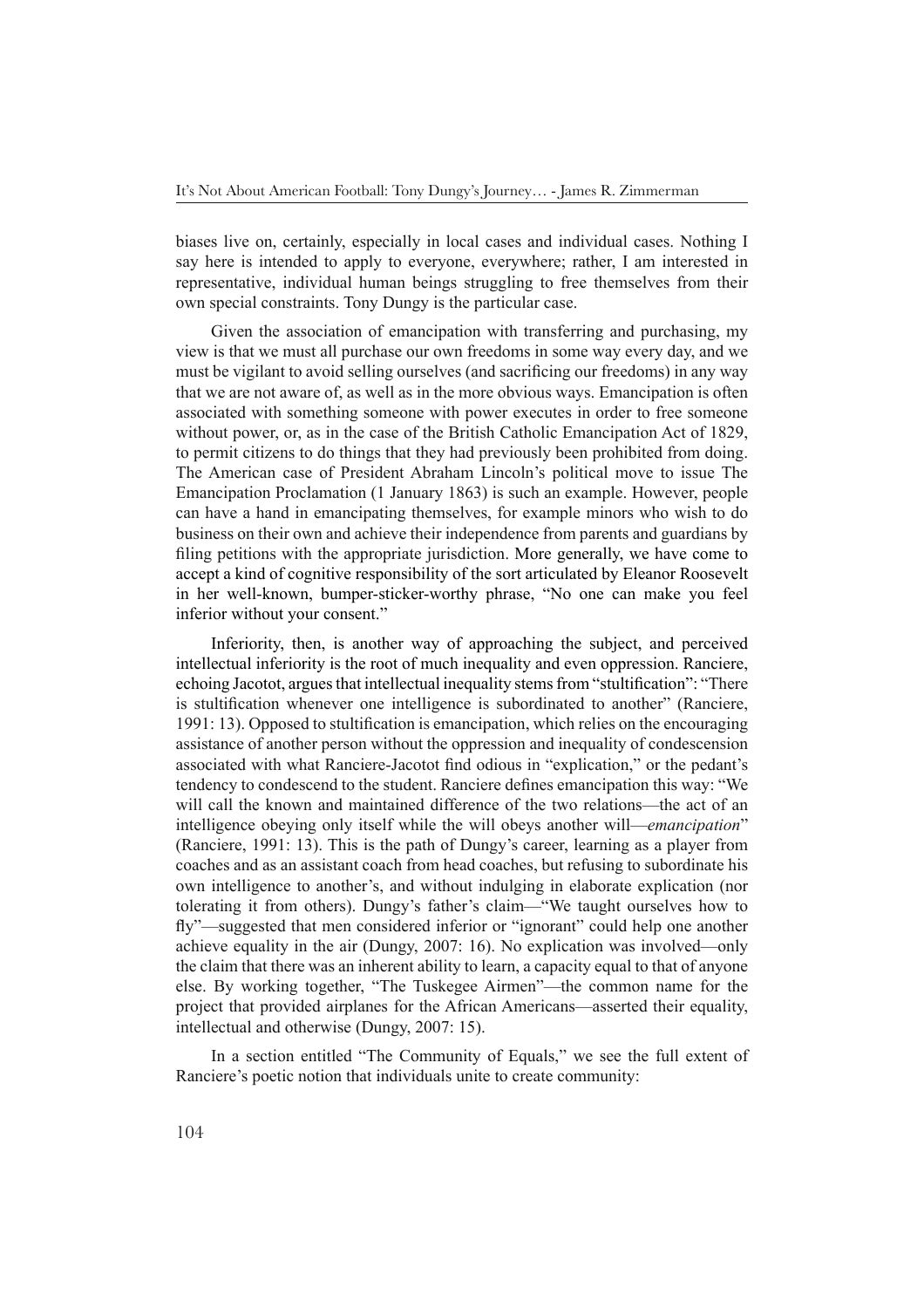To unite mankind, there is no better link than this identical intelligence in everyone. It is this that is the just measure of similarity, igniting that gentle penchant of the heart that leads us to help each other and love each other. It is this that gives someone the means for measuring the extent of the services that he can hope for from his fellow-man and of devising ways of showing him his appreciation. (Ranciere, 1991: 71)

Like Richard Rorty in *Contingency, Irony, and Solidarity*, Ranciere emphasizes individual, idiosyncratic pleasures and pains. Rorty observes, "All human beings carry about a set of words which they employ to justify their actions, their beliefs, and their lives" (Rorty, 1989: 73). Ranciere, immediately after the passage about uniting mankind, which evokes a notion similar to Rorty's "solidarity," writes,

The principal service that man can expect from man depends on that faculty of intercommunicating their pleasure and pain, hopes and fears, in order to be moved reciprocally…." (Ranciere, 1991: 72)

At this point, Ranciere reverts to Jacotot himself, who had written,

If men didn't have the faculty, an equal faculty, they would soon become strangers to each other; they would scatter at random throughout the globe and societies would be dissolved….The exercise of that power is at once the sweetest of our pleasures and the most demanding of our needs. (Qtd. in Ranciere, 1991: 72).

Jacotot's almost-forgotten work insists on the primacy of human relationship. Familiar as we now are with the self-help industry, we are aware that human relationships, in order to succeed by contemporary standards, demand commitment, creativity, and the reciprocity we call "give-and-take." Even more difficult than are intimate one-on-one relationships are the relationships among many individuals that are required for a healthy community to develop and thrive. Underpinning all such idealistic enterprises are the fundamental notions of freedom and equality—of not being coerced into participating in relationships or groups, and of being seen as the equal of the other individuals involved.

The world-famous founding document that led to the creation of The United States of America speaks of a "self-evident" concept articulated in the words "all men are created equal." This claim of self-evidence is related to the work of Jacotot, whose "intellectual adventures" Ranciere champions. In the context of "The Declaration of Independence," however, the complications, ironies, and outright hypocrisies inherent in this bold statement are also self-evident, relating to issues of race and gender that are by now so well-publicized that do not require reciting. Alternatively, Ranciere's recuperation of Jacotot's notion of "the ignorant schoolmaster," based on the radical notion that every person is the equal of every other in terms of "intelligence," offers a fresher and more fruitful exploration. Kristin Ross concludes her introductory essay with this forceful claim: "*The Ignorant Schoolmaster* forces us to confront what any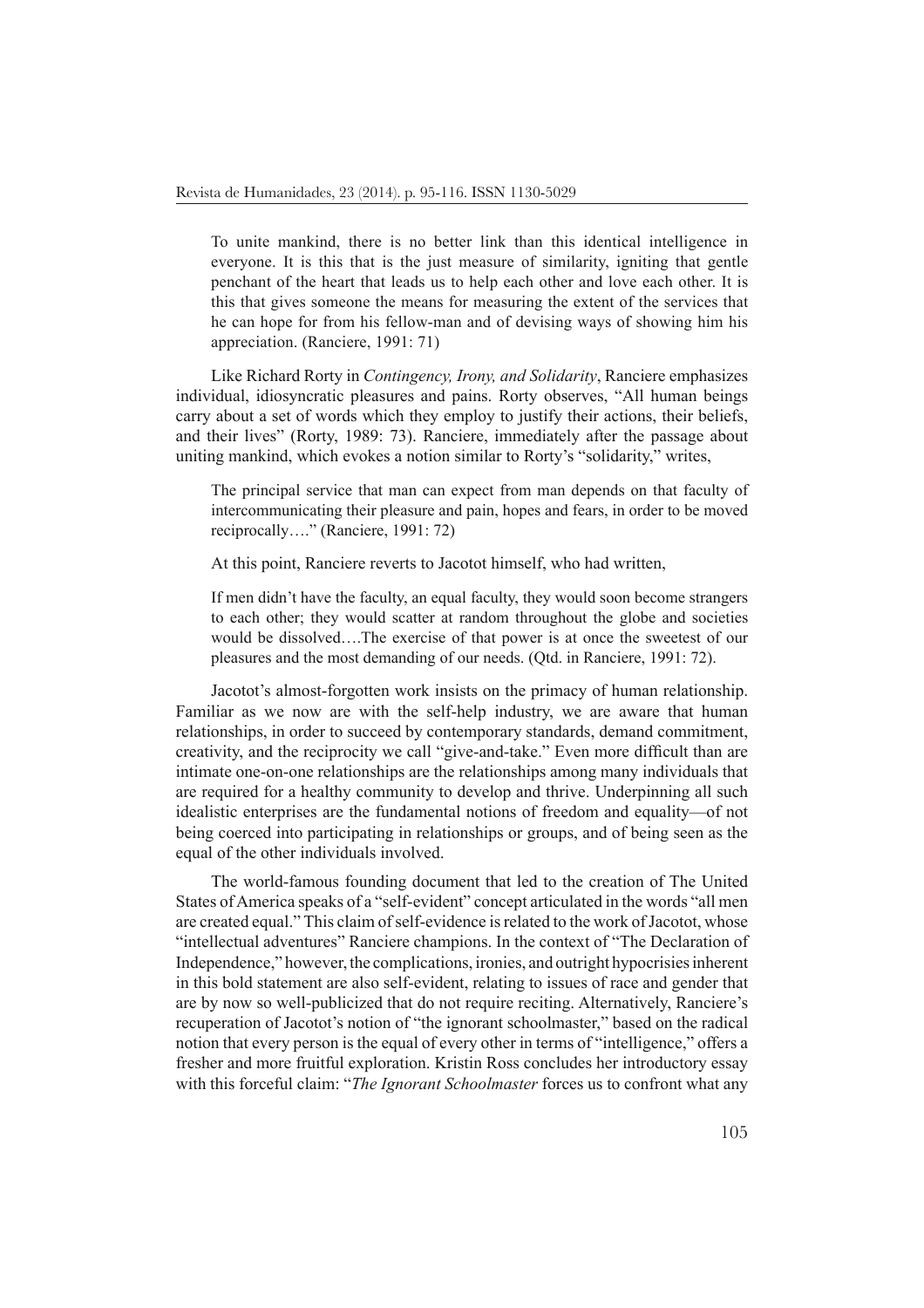number of nihilistic, neo-liberal philosophies would have us avoid: the founding term of our political modernity, *equality*" (Ranciere, 1991: xxiii).

The Jacotot-Ranciere position that presumes equality of intelligence highlights what each of us, without interrogating it, naturally assumes: that there are obvious and undeniable differences in intelligence. Despite the well-publicized work of Howard Gardner on "multiple intelligences," which points to the capacity "to solve problems or fashion products" that are "valued in at least one community or culture" (Gardner, 2006: 29), individual intelligence is frequently and crudely judged, measured, and criticized, both formally and informally. In fact, most of us semi-consciously enjoy feeling superior to certain others; perhaps, astonishingly, we also enjoy feeling the superiority of certain *other* others, whom we prefer to, as the saying goes, "look up to." We make casual and uncomplimentary appraisals of one another's intellects as a matter of course as a part of "small-talk" that, like it or not, most of us indulge in without any apparent shame. Given our habits, it is a challenge for most of us to imagine the possibility that everyone we see today is, in Ranciere's terms, our intellectual equal; you are mine, and I am yours. As Ranciere puts it,

Intellectual emancipation is the verification of the equality of intelligence. This does not signify the equal value of all manifestations of intelligence, but the selfintelligence separated by a gulf. The human animal learns everything in the same way as it initially learnt its mother tongue…. (Ranciere, 2011: 10)

Reading Dungy's memoir in light of the Jacotot-Ranciere claim allows us to understand his life experience in new terms. An African American athlete and coach, now famous for his achievement in American professional football's ultimate event, The Super Bowl, Dungy has now had occasion to study his own life. The Super Bowl is the pre-eminent event in North American sport, though not as widely-viewed worldwide as The Olympic Games, The FIFA World Cup, or The Cricket World Cup. Dungy's status in the U.S. is now assured, and his celebrity is untarnished by scandal. When he looks at his own life, what he sees is the struggle to be equal, but more: he sees the ceaseless work he put into being a free person—work that can never be permanently accomplished.

#### 5. DUNGY'S "QUIET STRENGTH"

In the ordinary, apparently non-intellectual segments of society, we can find fascinating examples of the rhetorical principles that our intellectual work seeks to understand and practice. According to Jacotot's approach, so-called ordinary people are the intellectual equals of so-called extraordinary people. Jacotot's lesson is exemplified in the writing of both Ranciere and Dungy, two very different kinds of people whose only common ground—in addition to humanity—is a professional work ethic that has resulted in extraordinary accomplishment and plentiful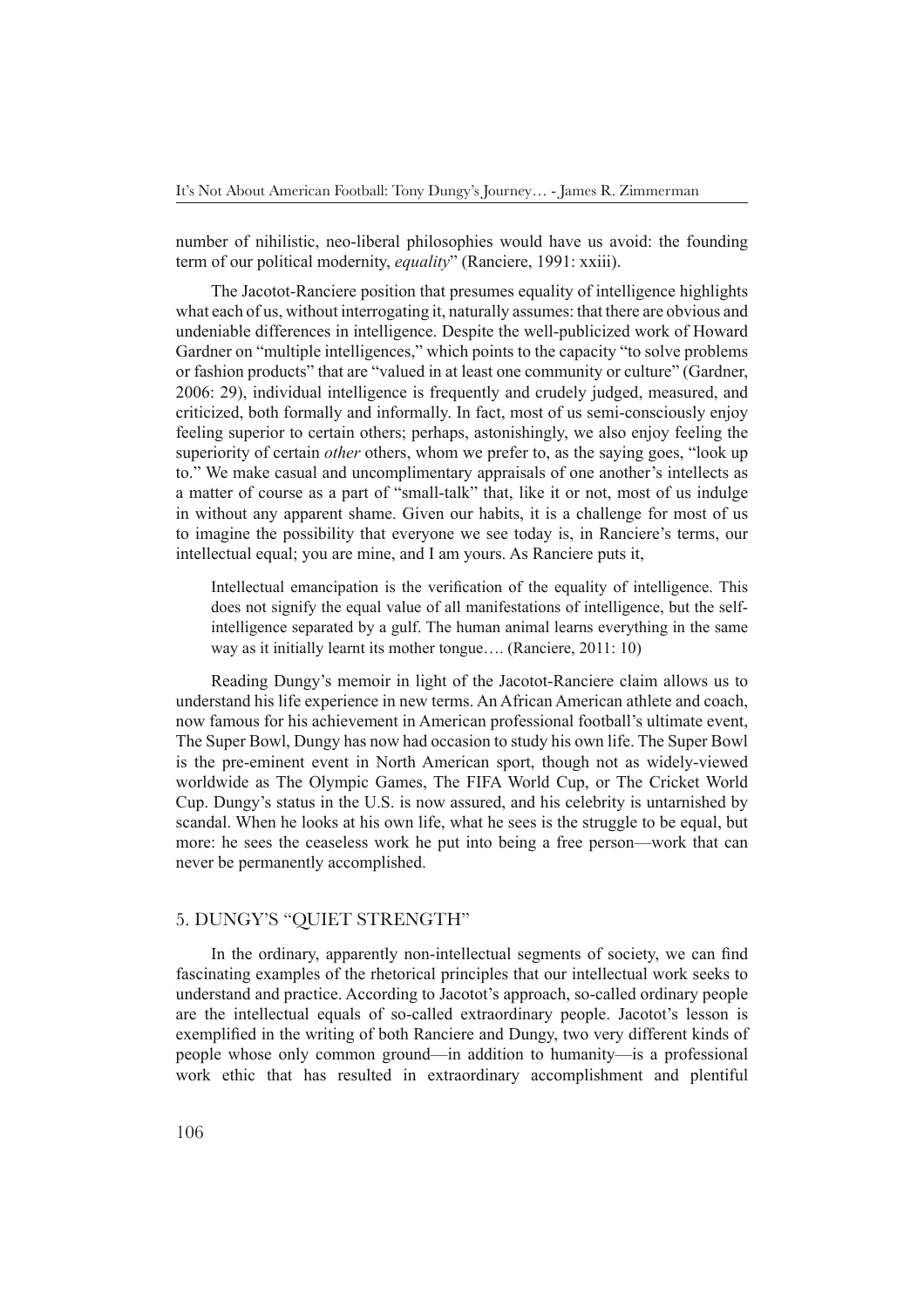publication. Despite their work, the persistent and prejudicial division into inferiority and superiority is one that will not soon disappear. However, as individuals, we have the choice to seek and claim superiority or to promote the presumption of equality.

To understand just how dramatic and revolutionary the presumption of equality is, let us go back a very few years. Imagine someone widely considered to be intellectually inferior in a leadership position. In particular, consider the circumstance of a young man deemed inferior being given the opportunity to be the on-field leader (the quarterback) of a prominent college football team of mostly Caucasian athletes in the 1970s. More extreme still, ask what kind of professional franchise owner or coach would consider the radical idea of employing a "black quarterback." Like every kind of history, the actual American college and NFL history is much more complicated, with multiple anomalies and anachronisms; however, for all practical purposes, there was an unspoken, unwritten ban on African Americans in positions of leadership. Further, if the franchise owner hires "an African-American" to coach his team, this pillar of the community is in effect granting the inferior person a key leadership role in that community. Until recently, for the team owners (and for most fans), it was unthinkable. After Dungy, it has become more common, but white coaches still predominate in the NFL.

The ban on African Americans as leaders in sport is something that contemporary American sports fans tend to think of as historical. We take it for granted that the notion of black coaches' and quarterbacks' inferiority, inadequacy, and impracticality is obsolete. However, we cannot understand the significance of Dungy's struggle if we don't acknowledge that, a little more than forty years ago, he was the exception. Even though Dungy had been a successful college quarterback, he would get no opportunity to pursue that position in professional football. The social, political, and business norms all deemed persons of color incapable of leadership at the professional level. They weren't "smart" enough; they were intellectually inferior.

From his then-predictable rejection as a "black quarterback" in the NFL in 1977 and his subsequent failure to make it in a new position, to his ultimate triumph as an "African American coach" twenty years later, Dungy's story echoes the struggles of pioneers like Major League Baseball's first African American, Jackie Robinson, who began the desegregation of that major sport as early as 1947. Interestingly, the candid content of Dungy's mostly transparent memoir is complicated by the need to be open about living apart from his family, to confess his inability to understand his son's suicide, and to admit the statistics about the appalling post-NFL lives of many former football players, who suffer permanent injuries such as chronic traumatic encephalopathy (CTE), divorce, bankruptcy, addiction, crime, and suicide at higher rates than the rest of the population. Starting with his father's membership in The Tuskegee Airmen—and the remarkable claim, "We taught ourselves how to fly"—Dungy and his co-writer Nathan Whitaker construct a story of incremental emancipation through openness, intending to de-mystify the spectacle of American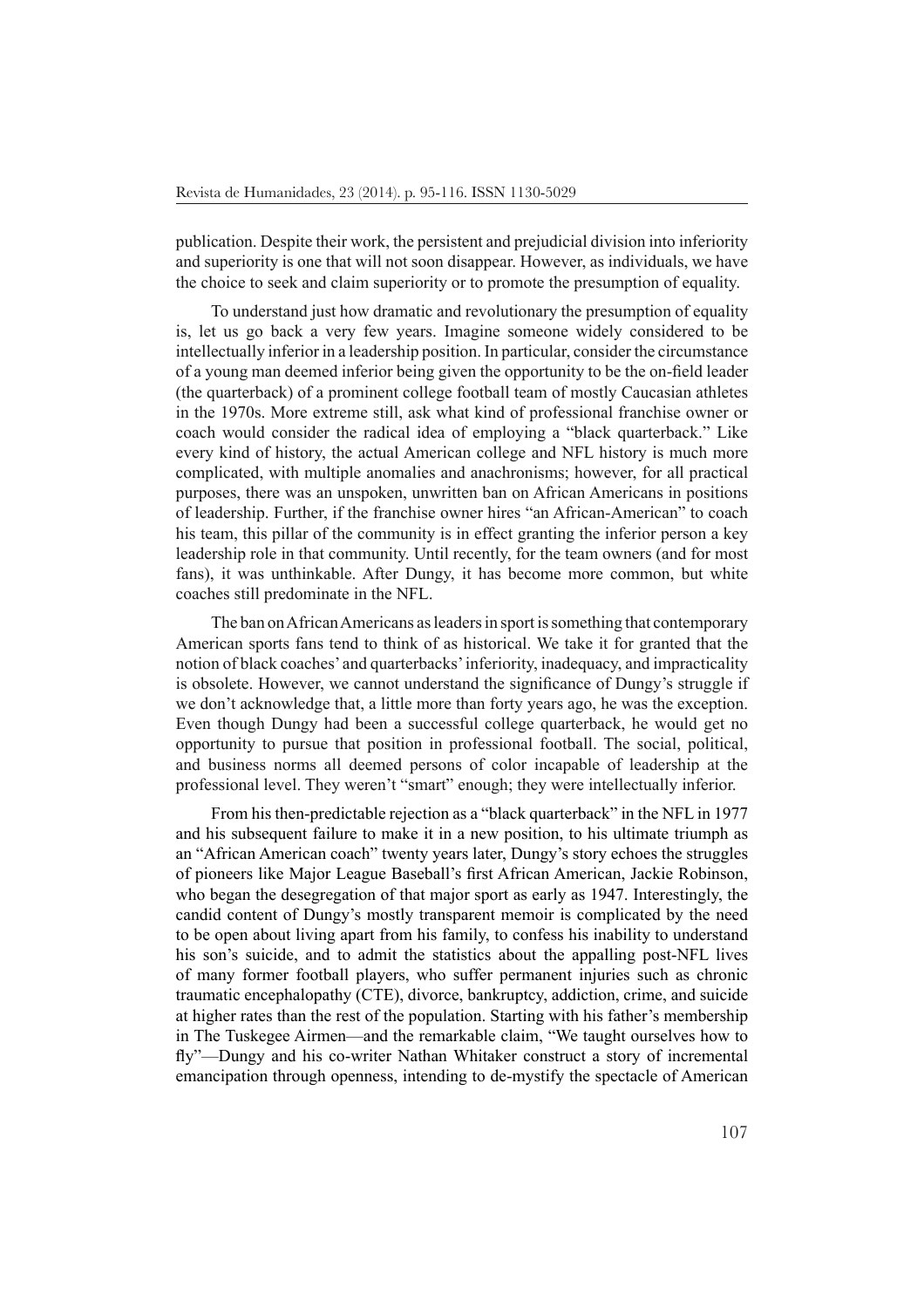professional football while privileging the ideals of purpose, character, family, community, equality, and faith. Dungy's character and values, according to the memoir, were not only shaped by his educator parents, but also by an incident in high school that led to his temporary boycott of the football team on the grounds of perceived racial discrimination. The narrative also addresses concepts of success and failure, winning and losing, and meaning and purpose in life.

Dungy's memoir, ambitiously sub-titled "The Principles, Practices, & Priorities of a Winning Life," is candid but often self-contradictory, almost by definition. An explicitly Christian approach to a violent sport with numerous pragmatic compromises between kindness and toughness necessarily makes for some perplexing moments, highlighted by Dungy's coaching emphasis on "whatever it takes" to win (Dungy, 2007: 116). In documenting his life and enunciating his principles, Dungy recounts the highlights and low points of his journey to the Super Bowl with a mixture of idealism and opportunism. He uses the Bible as a practical guidebook throughout, including emphasis on an Old Testament book not often employed in traditional Protestant teaching:

I learned three key truths from Nehemiah. First, Nehemiah's opportunity came in God's time, not his own. Second, Nehemiah diligently prepared his mind and his heart so he would be ready when God's time arrived. Third, Nehemiah needed to be prepared to take on the problems, doubt, and adversity that would come his way both from the outside and from within. (Dungy, 2007: 87)

Dungy is always trying to be prepared, in his profession and in his life. His attention to detail and consistency of purpose in the "ordinary things" echoes Ranciere's assessment of Jacotot's approach: "…it is the lack of will that causes intelligence to make mistakes. The mind's original sin is not haste, but distraction, absence" (Ranciere, 1991: 55). Furthermore, "The individual cannot lie to himself; he can only forget himself" (Ranciere, 1991: 57). Dungy's greatest challenges would come from absence and, perhaps, forgetting what it was like when he was a teenager.

In his memoir, Dungy goes to great lengths to remember himself—and to be truthful. He relates both typical and unique stories of growing up and facing the adult world, from the lack of enfranchisement all children and young people experience, to the struggles to overcome various forms of prejudice and discrimination—overt and covert, explicit and subtle—and finally to the tyranny of sorrow (after his son's suicide) and the shame of public perception of his possibly hypocritical positions and behaviors. By becoming the co-author of his autobiographical narrative, and having to confront facts and anecdotes dredged up by his collaborator, Dungy found himself in the role of spectator of his own life, not always with happy results. Ranciere, speaking of theatre in "The Emancipated Spectator," makes an observation that can apply to professional sport and even autobiographical writing: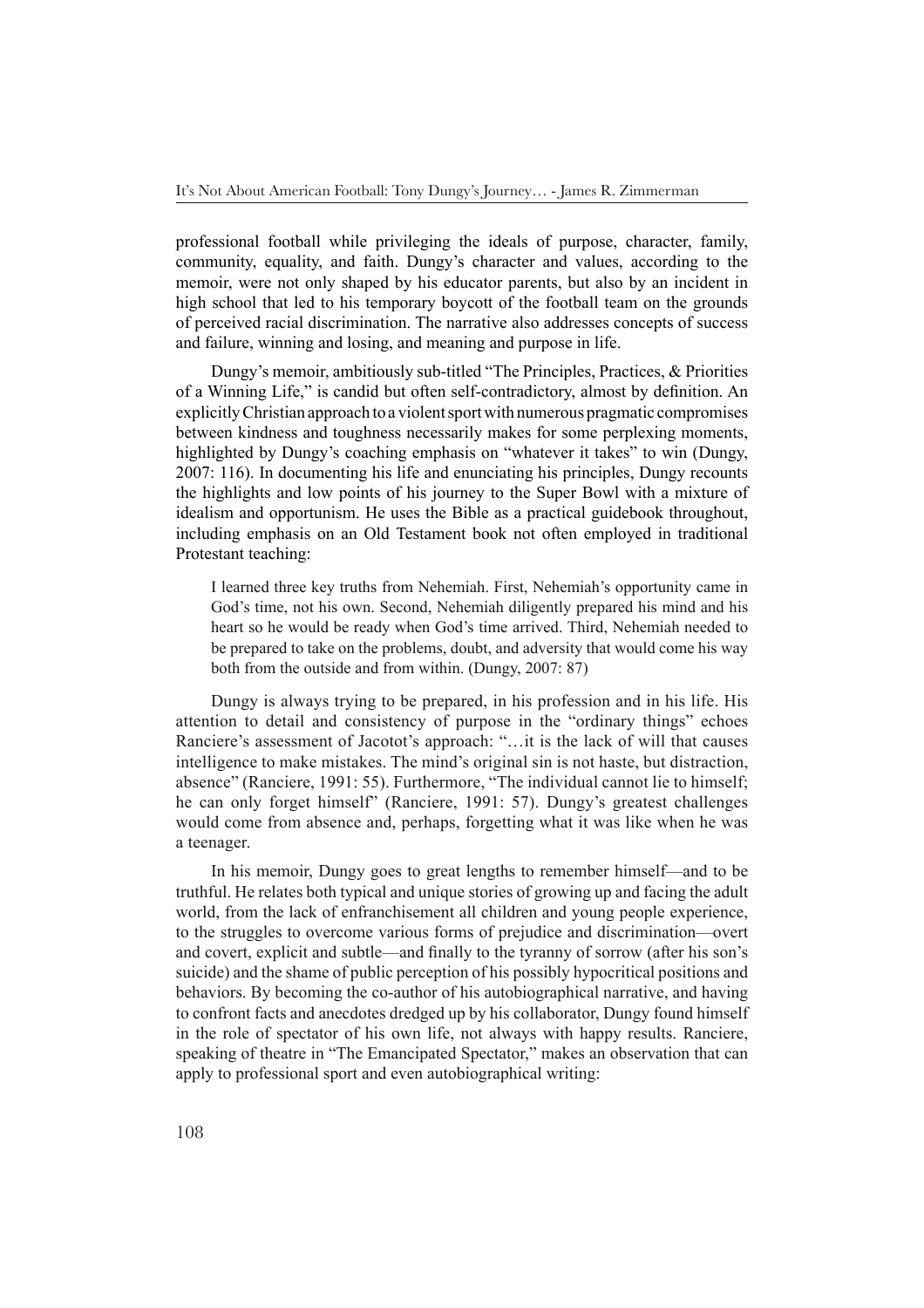For in all these performances what is involved is linking what one knows with what one does not know; being at once a performer deploying her skills and a spectator observing what these skills might produce in a new context among other spectators. Like researchers, artists construct the stages where the manifestation and effect of their skills are exhibited, rendered uncertain in the terms of the new idiom that conveys a new intellectual adventure. The effect of the idiom cannot be anticipated. It requires spectators who play the role of active interpreters, who develop their own translation in order to appropriate the 'story' and make it their own story. (Ranciere, 2011: 22)

In making his own story, Dungy is forthcoming about the awkwardness and near-shame of being an exemplar of family values and, specifically, fatherhood: "*How ironic*, I thought. *Here I am, a spokesman for the All Pro Dad program, helping others to be better parents, and my child took his own life*" (Dungy, 2007: 259; italicized in the original).

Despite the contradictions, *Quiet Strength* is a document that illuminates and illustrates, charts the progress and the possible paths to openness and access for American citizens, while suggesting a future that embraces difference and all the original ideals of the American experiment. The fascinating thing about Dungy the coach and autobiographer is the way he negotiates tradition and reform in the context of sport—and in the age of CTE and the recent emergence of the openly gay professional athletes. *Quiet Strength* embodies all the hopefulness and complexity of situating the American ideals of individuality, community, and equality in the context of American football. "An emancipated community," Ranciere writes, "is a community of narrators and translators" (Ranciere, 2011: 22). Dungy's book, though appearing to focus on football and his own life, narrates and translates the big picture of contemporary race issues in the United States while also detailing the mostlyhidden personal sacrifices in the struggle for fully open and equal membership in American society.

If emancipation is about removing constraints, then the question in any individual's case is, "What constraints are involved?" For minors, the constraint might be the legal definition of a full-fledged citizen. In the extreme case of a slave, it is a totalitarian condition that controls everything about one's day-to-day behavior. As a minor and a member of a racial minority, Dungy's youth was not stereotypical for the time. He enjoyed a middle-class existence in a college town, growing up with two parents who were educators, one with a Ph.D. and a college faculty position and the other teaching in the public schools. That kind of upbringing isn't unusual, except that, in Dungy's case, based on the expectations and prejudices of the time, he was seen as atypical because of his race, his intact family, and his almost complete freedom from segregated experience. Dungy was both different from African-American adolescents and different from his socio-economic peers. (The fact that his mother was Canadian may also add an element of cultural difference.) Despite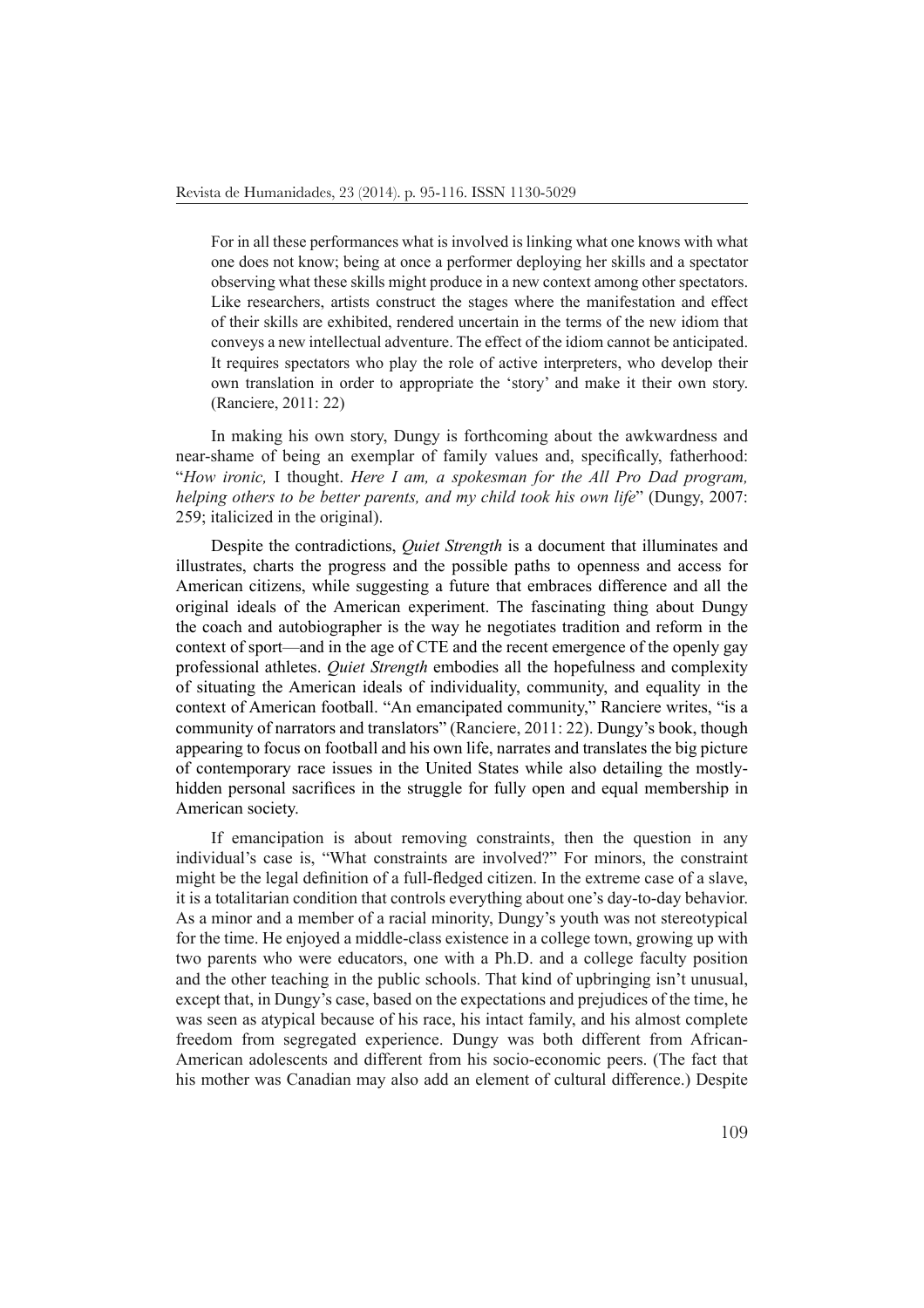the comparative advantages he had, Dungy embodies Ranciere's interpretation of Jacotot's principles. "Liberty is not guaranteed by any preestablished harmony," Ranciere writes. "It is taken, it is won, it is lost, solely by each person's effort" (Ranciere, 1991: 62).

As a child and a young adult, Dungy had many advantages, and the freedom to develop his character, personality, and skills. He describes his adolescent self as a "gym rat," a term associated with kids who love basketball. Oddly, basketball was his first love, so when an incident of perceived injustice affected his high school football career—a white player was given a co-captain position when a black player may have deserved it—he was quick to sacrifice football in favor of basketball. He stood on principle, and he would not budge for many months. It took the urging of a sympathetic adult (an African American administrator in Dungy's school) to encourage him to return to the football team, a development that was crucial to his future success. The willingness to give up football shows how completely committed Dungy was to the concept of fairness as a young adult. The story of his father's World War II experience as a "Tuskegee Airman" was instrumental in helping the young Dungy understand the process of self-emancipation. The now widely-known facts of the case, highlighted by a recent American film, *Red Tails*, involve the conceptualization of teaching oneself in collaboration with "ignorant" others. The clear implication is that, when there are barriers to your goals, you can find ways through, around, or over them.

The key to self-emancipation is, paradoxically, that one can't do it all by oneself. Supportive and collaborative relationships are essential. Often, learning from a position of intellectual equality is a matter of very practical triangulation, what Ranciere calls the "third thing" (Ranciere, 2011: 14). That "third thing" can be a person, an artifact (like a coach's "game film"), a document, or even a story (like the story about Dungy's father and his fellow Tuskegee Airmen, teaching themselves how to fly). In Dungy's case, as a middle-class young person, he also had role models and advisors, supportive and accomplished parents, and what he calls "Godgiven ability." However, only through the advice, support, and active promotion of others does Dungy's athletic career survive. When he commits himself to American professional football as a career path, he is fortunate to be given an opportunity with the best team in the NFL, The Pittsburgh Steelers, where older players take him under their protection, spiritually as much as anything. The high-paid professional athlete, typically a very young man, encounters well-publicized temptations, and Dungy credits mentors for his success in avoiding them. His experiences as a player are short-lived, but, largely because of his commitment to purposeful study of the strategy and tactics of the game, he quickly finds himself hired as the youngest member of a coaching staff in the NFL.

In his account of his professional career, Dungy mostly downplays the racism he faced, but he finally addresses it near the end of the book. He read racist letters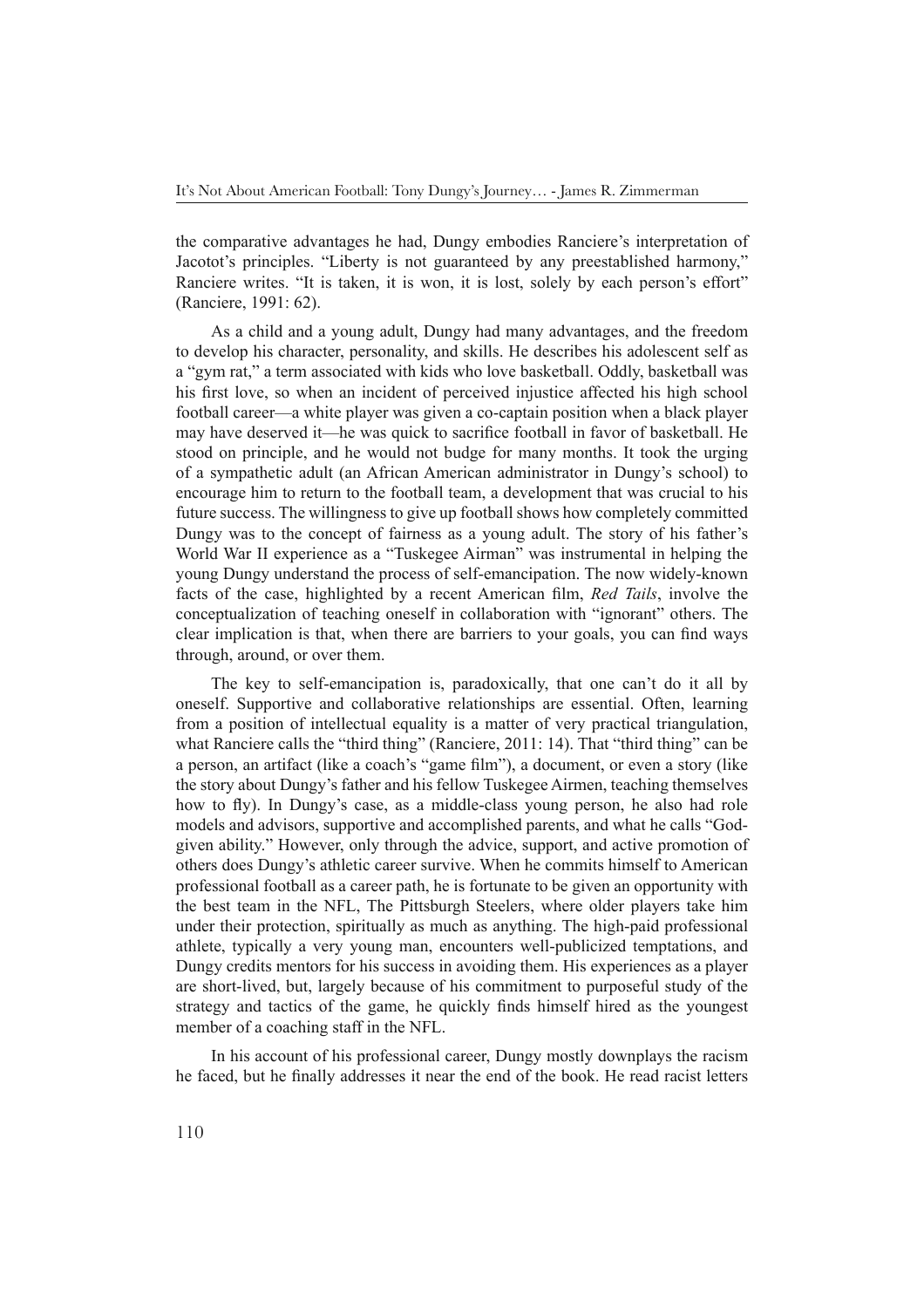"when I was the defensive coordinator of the Vikings and still opened my own mail" (Dungy, 2007: 296). Later, when he had a large staff of assistants, whatever similar hate missives that continued to be sent his way were "intercepted before they hit my desk" (Dungy, 2007: 296). By minimizing his discussion of racial issues, Dungy uses his memoir to put the emphasis on aspects of life that are under the individual's personal control, as opposed to larger issues and forces in the culture that are the persistent subject of controversy, litigation, and even violence.

At every stage, Dungy confronts his own personal challenges by methodically defining them, deliberating about them (sometimes in collaboration with advisors), and identifying the resources that allow him to endure or even triumph. As he accumulates power within a given team structure, and ultimately in the NFL, Dungy increasingly acts to free himself and others from what he views as the unfair or even corrupt practices inherent in the professional system that is characterized by franchise owners who buy, sell, and trade players. Dungy's anecdotes cumulatively indicate that emancipation is ultimately individual and incremental, and for every liberating, intoxicating triumph there is an inevitable, sobering discovery: another constraint emerges in clear sight. The most challenging constraint is always an internal barrier of some kind, an idiosyncratic character issue that is so trivial and seemingly inconsequential to anyone else as to seem laughable. We all have these foibles, but most of us employ a less rigorous, systematic course of self-improvement. For Dungy, his carefully-constructed narrative documents a systematic use of the universe of American football to provide him with new challenges that he views as opportunities to improve. In his view, by participating in a game each week, whether winning or losing, he is immediately liberated from the past and offered the chance to proceed into the future by means of the next game. When one season ends, he can look forward to the next. For Dungy, the ultimate test is seeking present and future meaning by honoring a distinct set of purposes and priorities. He seeks to develop himself through his coaching, his family, and his community. He strives to build a rock-solid foundation for his life that transcends his professional career in football. He is looking for the ultimate significance, and he uses the telling of his own life story to find it.

Ross, in the "Translator's Introduction" to *The Ignorant Schoolmaster*, notes that Ranciere criticizes the educational theories of Bourdieu, Althusser, and Milner for what he claims they have "in common: a lesson in inequality" (Ranciere, 1991: xix). Subsequently, she notes, "Storytelling then, in and of itself, or *recounting* one of the two basic operations of intelligence according to Jacotot—emerges as one of the concrete acts or practices that verifies equality." Parenthetically, quoting Jacotot again, she adds that equality "is neither given nor claimed, it is practiced, it is *verified*" (Ranciere, 1991: xxii, italics in original).

Ultimately, a free person's greatest challenge is how to negotiate life's most difficult crises, whether they are physical injuries or illnesses, mental or emotional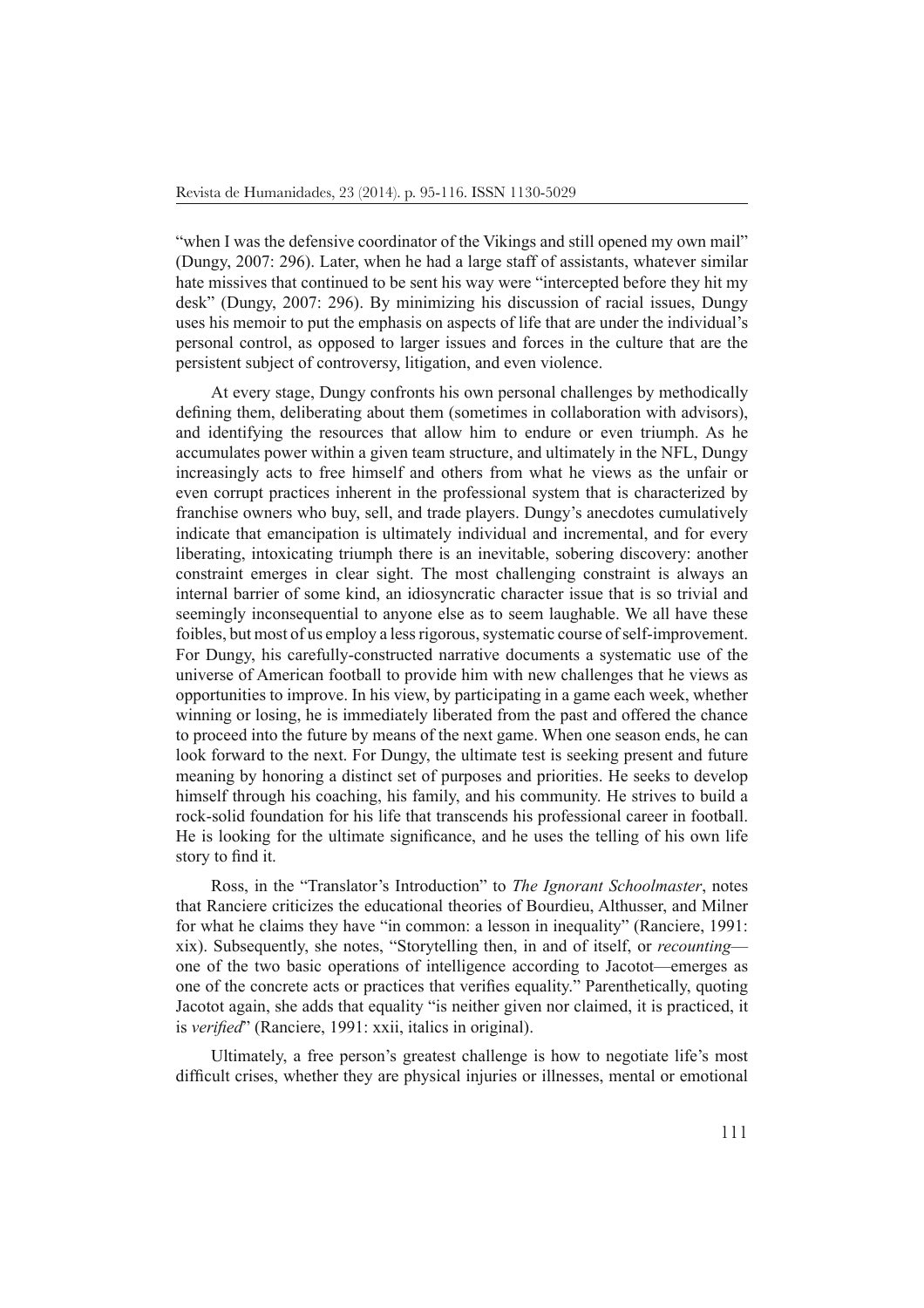problems, the death of loved ones, or a large-scale disaster. In the end, it is probably the tyranny of sorrow that constitutes the greatest oppression a free person faces. Dungy's account of his eldest son's unexplained suicide is such an example. The father's version of the story is fascinating, sometimes odd, and terribly poignant. The phrase "the demons he may have faced" is one of the few clues we are given about the cause of his son's death (Dungy, 2007: 250). He writes, "We didn't understand why Jamie had taken his life" (Dungy, 2007: 257). From the beginning of this extraordinary portion of the narrative, Dungy's explicit personal and rhetorical purposes in delivering his son's eulogy at the funeral (and then writing about it in the book) are clear and strong: "We were determined to make Jamie's funeral a celebration of his life—a 'homegoing,' we called it" (Dungy, 2007: 249). Dungy, spoke for "about twenty minutes at the conclusion of the service," beginning with the words, "It's great to be here today" (Dungy, 2007: 250). Here, Dungy affirms the importance of presence, in every sense, and it is, cruelly, just at this point where he is most exposed in relation to his elder son: Dungy wasn't always present for him, regardless of the father's oft-stated public commitment to family and his equally strong and well-publicized statements about priorities, in the memoir and in numerous speeches and television interviews. Without blaming any parent for a child's suicide, we can still acknowledge the trauma Dungy as a father faced: he was not able to be present when his son may have needed him. Here we have the crux of every weakness in strongly stated principles; we cannot always guarantee success. A "winning life" is not without enormous losses, whether they be the deaths of loved ones, the loss of a job (or even a career), or lesser temporary setbacks.

In fact, much of what any person must overcome in order to become as emancipated as possible is internal. This is what Ranciere calls "learning to overcome oneself," specifically "the pride that disguises itself as humility as an excuse for…incapacity" (Ranciere, 1991: 42). President Barack Obama addressed a related issue that specifically pertains to racial politics in the U.S., when he spoke at The Lincoln Memorial on the fiftieth anniversary of Martin Luther King's "I Have a Dream" speech. Obama decried attitudes and behaviors that amounted to acting "as if we have no agency in our own liberation" (Obama 2013: parag. 26). In fact, one's consciously adopted attitude toward life experience continues to be shown by cognitive psychology and medical research to be the foremost predictor of recovery and sustainable health. Dungy's own attitude is part athletic determination and part religious conviction. He invokes Psalm 34, which he quotes as follows in the book, with initial capitals: "I Will Bless the Lord at All Times" (Dungy, 2007: 250). He characterizes the "challenge" facing everyone in attendance as one of finding the joy that God provides "in the midst of a sad occasion" (Dungy, 2007: 250). This is an extraordinary public statement, spoken in the event and echoed in the book. Referring to the root character of a person, the foundational identity of a human, Dungy ends by asserting that "it's who you are inside" (Dungy, 2007: 255).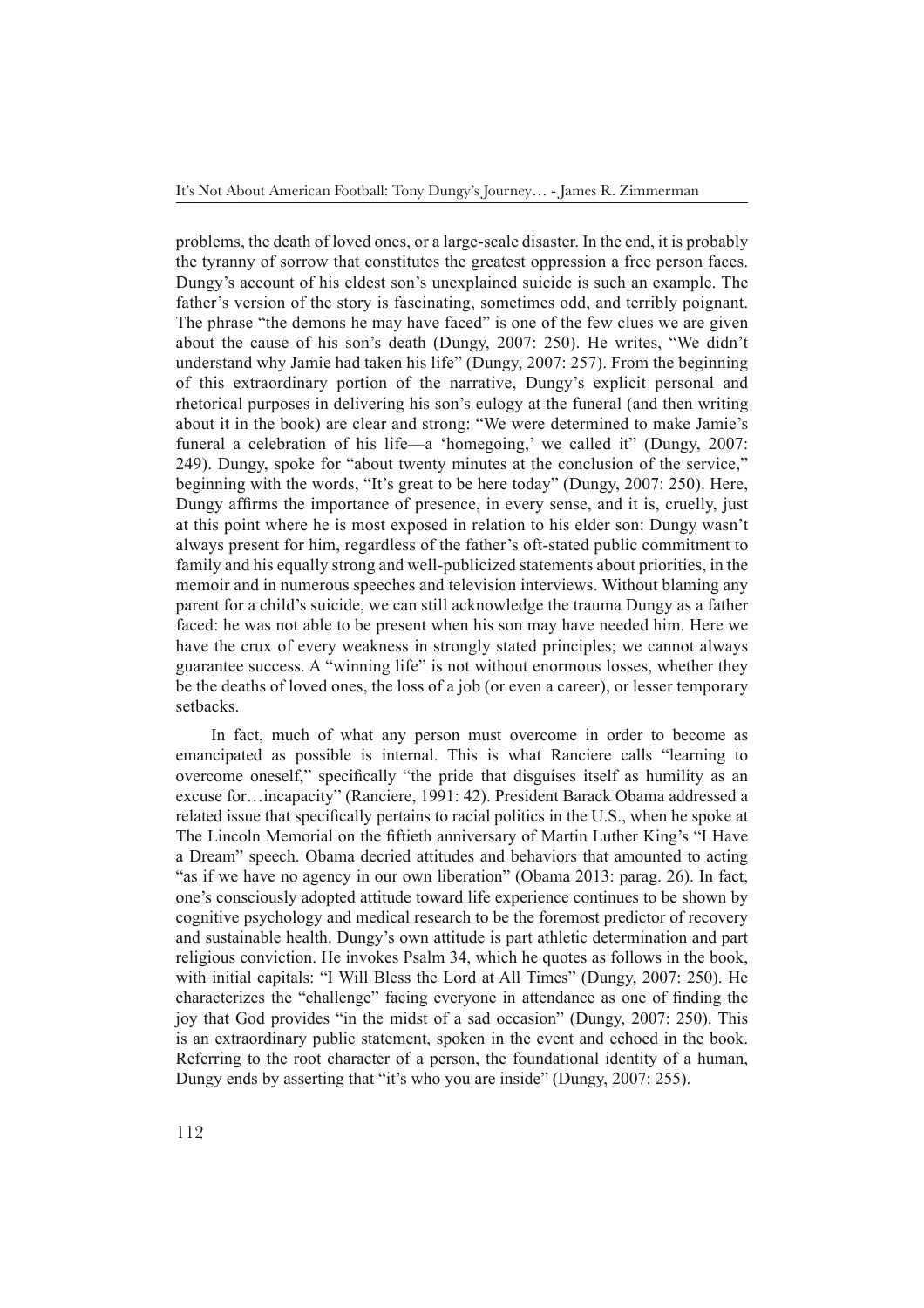Who Dungy himself was can be seen in his "next decision" after the funeral. The owner of the team told him "to feel free to take the rest of the season off" (Dungy, 2007: 257) Dungy, characteristically, wanted to be at work, believing that this is what he should be doing, but he admits, "Jamie's death will never make sense to me" (Dungy, 2007: 260). However, real gratitude, authentic humility, and a generous orientation toward helping others do seem to free him from sorrow and from the agonizing whys (Dungy, 2007: 261). He explains that he "needed to figure out what good was supposed to come of this, even if it was still painful" (Dungy, 2007: 262)

One might well ask if this is the liberating spirit of self-emancipation or the refrain of the oppressed, overcome by circumstances too terrible to imagine. When are we bravely accepting of defeats in life, and when are we giving up or giving in? In fact, once we get beyond physical constraint and fundamental physiological needs, there is a psychological paradox when it comes to external forces, owing to the fact that many forms of perceived oppression are at least somewhat self-assigned. Dungy's version of best practices is clear: "Pressing on to help others is all I can do. It is all any of us can do" (Dungy, 2007: 263). Subsequent to winning the Super Bowl the year after his son's suicide, the humble Dungy records that he "thought of other African American coaches who might have done this had they gotten the chance" (Dungy,  $2007$ ;  $296$ ). In the final paragraph of the chapter added for the paperback edition, Dungy expands his message of emancipation by invoking God and stating that "we are all role models" (Dungy, 2007: 317).

The daily practice that Dungy describes and recommends is tantamount to a do-it-yourself (DIY) method of self-improvement that, one is tempted to say, only an aggressive coach could believe in. The simplicity of the approach is both elegant and sophomoric; the promised effectiveness begs the question of a fully intellectual inquiry into meaning and purpose in life. But the utility is undeniable. By adopting the circular argument for "quiet strength," one can be freed of the noisy weakness that we associate with all forms of contemporary life not completely limited by lack of food, shelter, and medical resources.

As Ranciere points out, Plato's advice about doing only that which you are meant to do (what Ranciere refers to as a "commandment" not to think) is radically limiting (Ranciere, 1991: 34). Dungy did not stop at being undrafted, or at being relegated to the lesser position of defensive back (from which he was also soon rejected); he became an assistant coach, a head coach, a bestselling author, a television commentator, and a public figure.

### 6. CONCLUSION

It is obvious that not every human being is as determined, resourceful, and fortunate as Dungy. In a section headed, "A Will Served by an Intelligence," contrasting Jacotot's theory with Cartesian notions, Ranciere declares that Jacotot's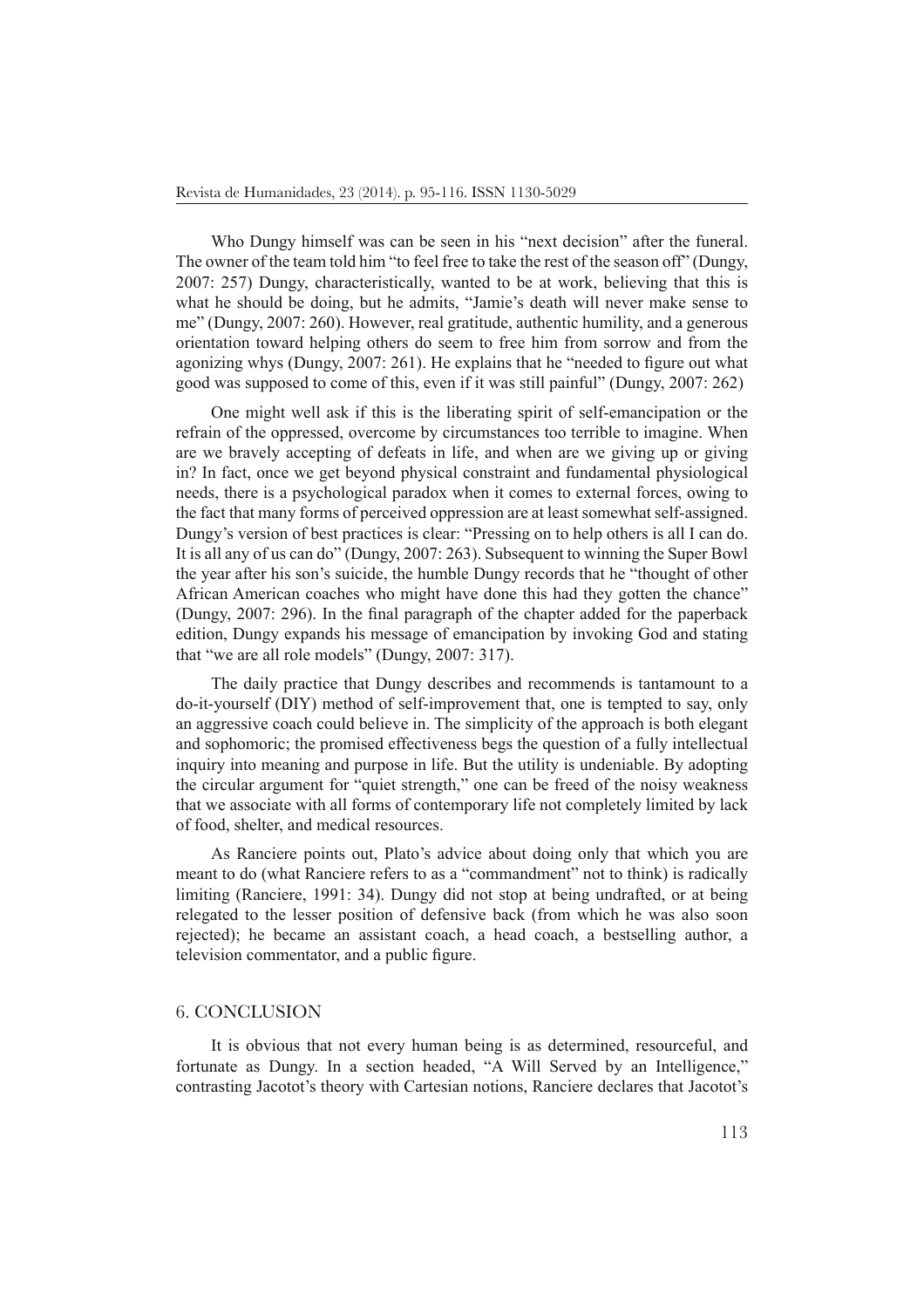work leads to the possibility of "a new thinking subject who is aware of himself through the action he exerts on himself as on other bodies" (Ranciere, 1991: 54). This certainly fits the Dungy approach: purposeful, goal-oriented, and collaborative. It is central to Jacotot-Ranciere as well. Jacotot (who knew no Flemish) offered his Flemish students (who knew no French) a bilingual edition of Fenelon's *Telemaque*  to allow them to teach French to each other (Ranciere, 1991: 2). Dungy offers his own life (the book) as a third thing, just as Jacotot employs Fenelon and Ranciere uses Jacotot. It is not the master we learn from; we learn from the third thing in the presence of others. Looking at others' lives is like looking at "game film" (video is wonderful for ignorant school-mastering); looking at just about anything purposefully will do because "everything is in everything" (Ranciere, 1991: 41). We must look with equal others, and purposefully, with the intent of liberating both the self and the other, every single one of us, the entire human community.

There is no master to teach us, no explication that will help, no true self to find, only incremental learning, greater and greater awareness, commitment to purpose, and loyalty to the greatest principle we have: that we are all, somehow, equal, and that we will be better individuals and create healthier communities when we behave as equal intelligences equally working toward our own emancipation. As Ranciere puts it, "There is nothing to understand" (Ranciere, 1991: 23). We do not require condescending masters to tell us about ourselves; we only require liberty, will, and attention. Even the Socratic method is seen to be corrupt, relying as it does on the ignorance and even inferiority of the interlocutor. As Ranciere has it, we should interrogate "in order to be instructed, not to instruct" (Ranciere, 1991: 29).

By claiming equality of intelligence. I emancipate myself and I assert and support your own self-emancipation. It is indeed a lifelong DIY project, but support helps—and non-coercive coaching. Ultimately, we author our own lives (even if we never write a "life" of ourselves), and we help each other co-author our collective lives. What we must avoid is the pedagogical tendency—the tendency that employs a concept directly relating to the perpetuation of the ideal of slavery—to want to explicate for others. We must refuse to have ourselves explained by others, and we must desist from standing over others and talking down to them—lording it over them. We must find the middle ground between the narcissistic pleasure of pedagogical explication and the self-loathing inclination to seek masters of any kind, schoolmaster or otherwise. Coaching and co-authorship are useful models, as long as we act cooperatively with equal intelligence and reciprocal respect.

One final third thing must be re-emphasized here: purpose. Ranciere describes Jacotot's approach this way: "The method of equality was above all a method of the will" (Ranciere, 1991: 12). The ultimate emancipatory meta-purpose is a commitment to leading one's own life—to being one's own leader. The example of Dungy and the teachings of Jacotot suggest that to be the agent, the controlling force, and the final arbiter of one's intentions and behaviors is to take fundamental responsibility